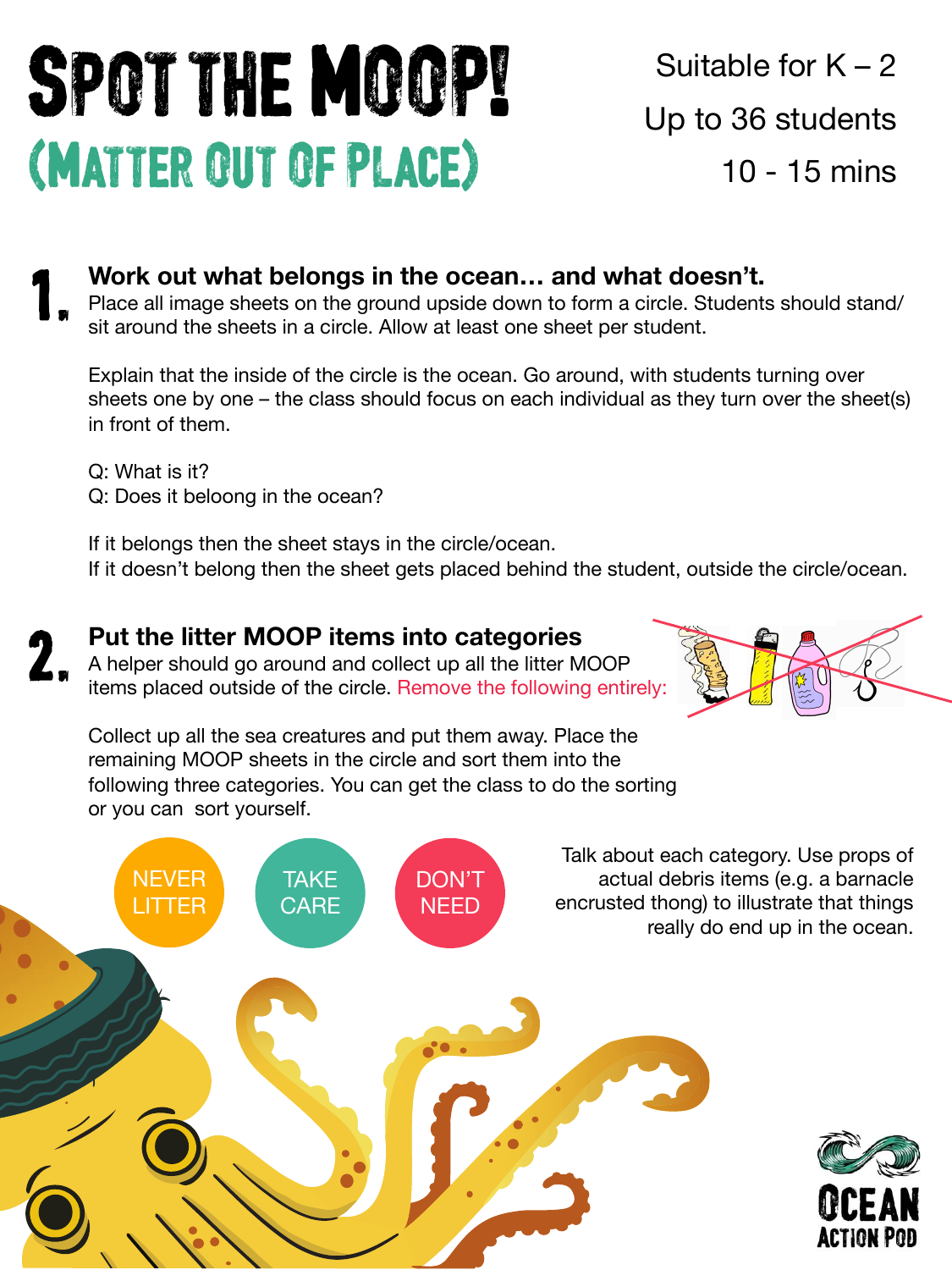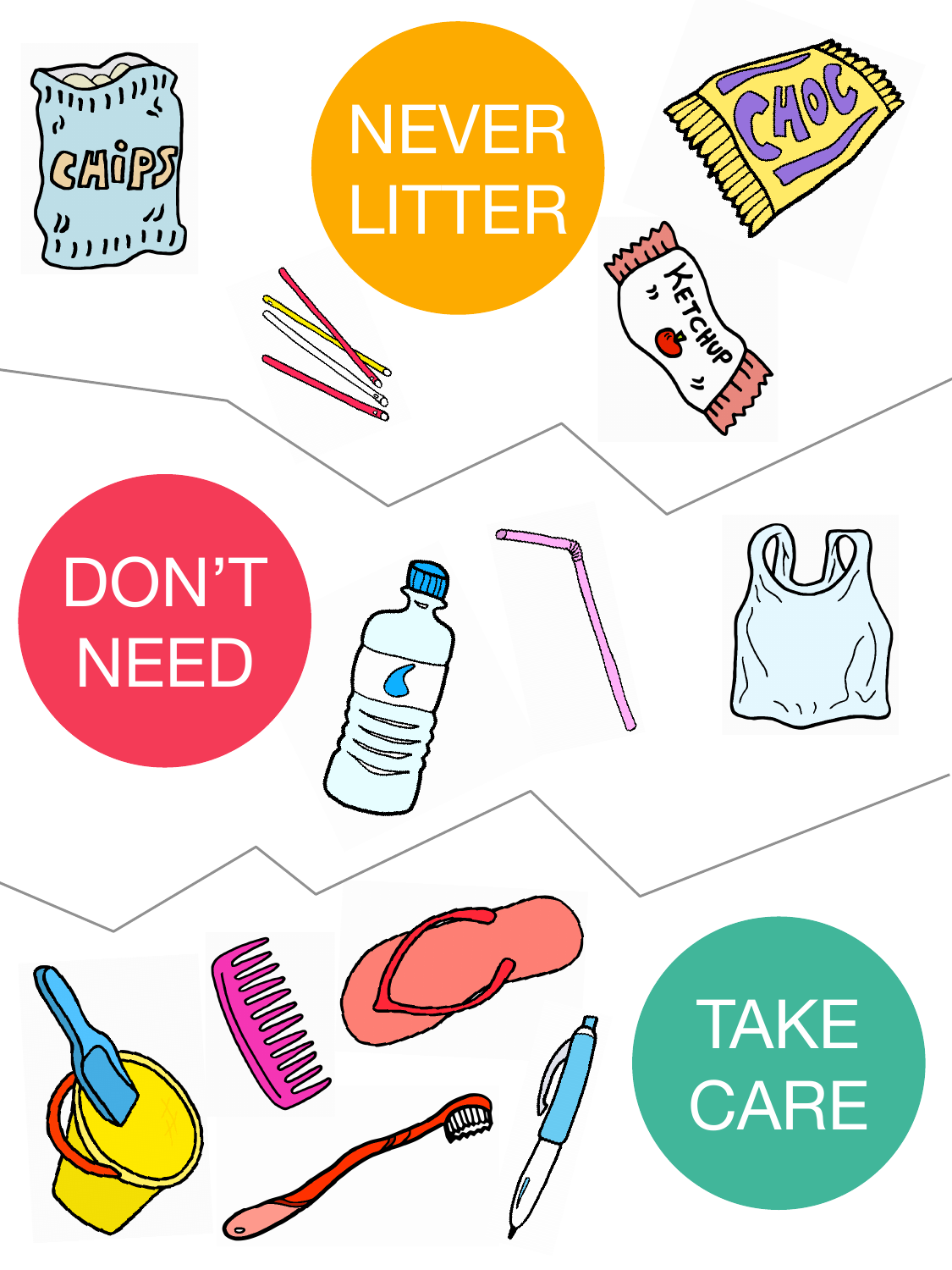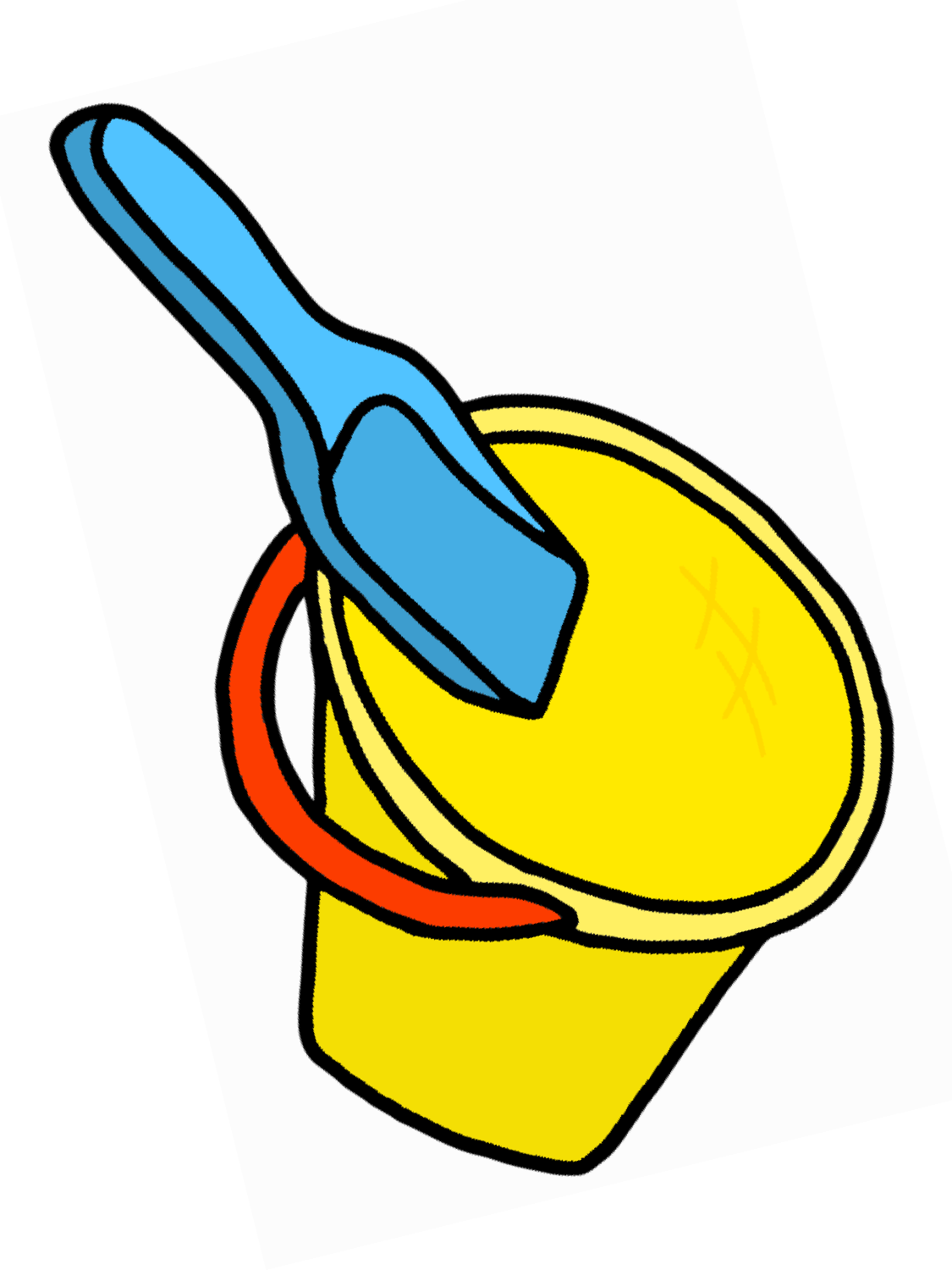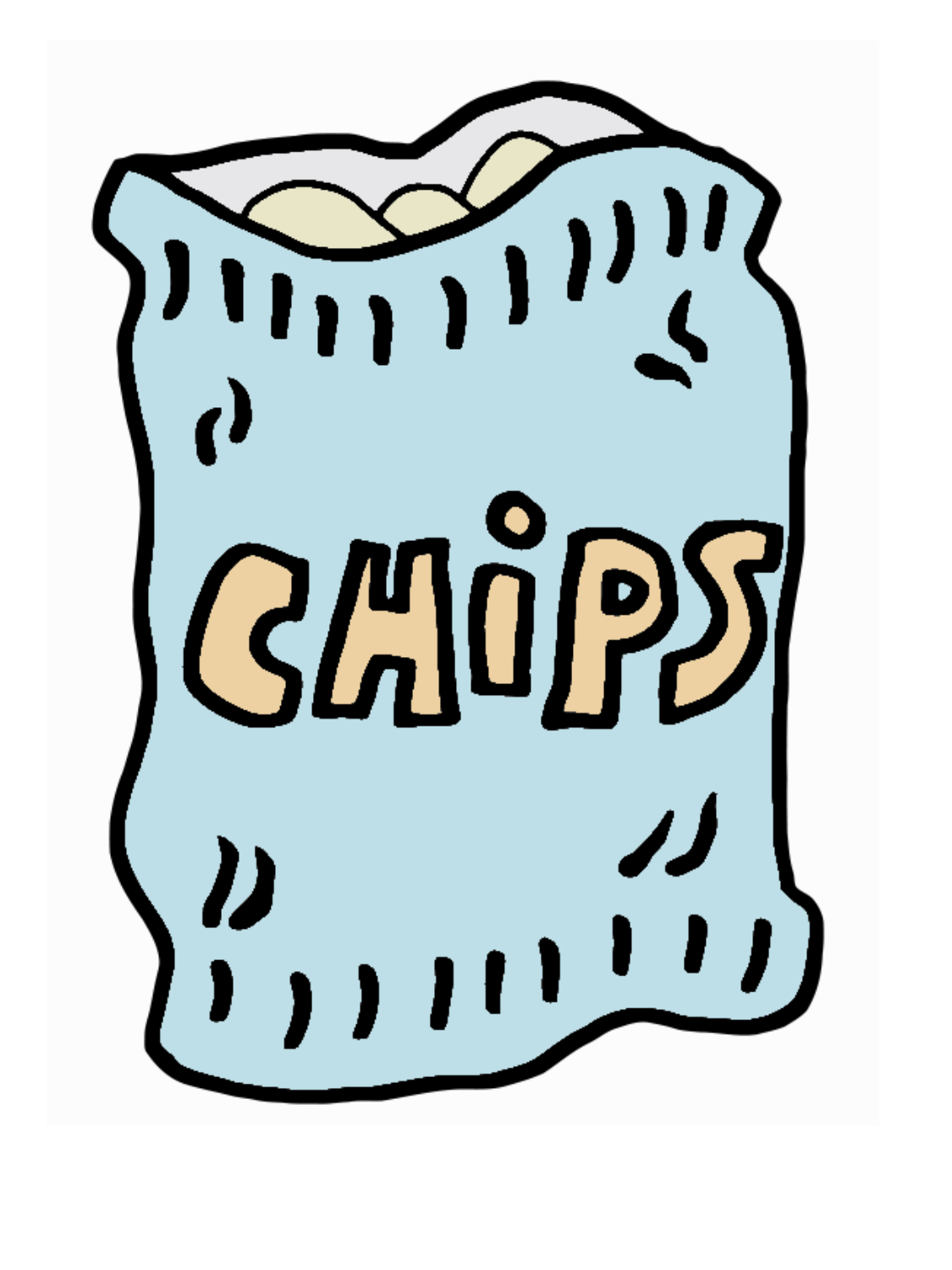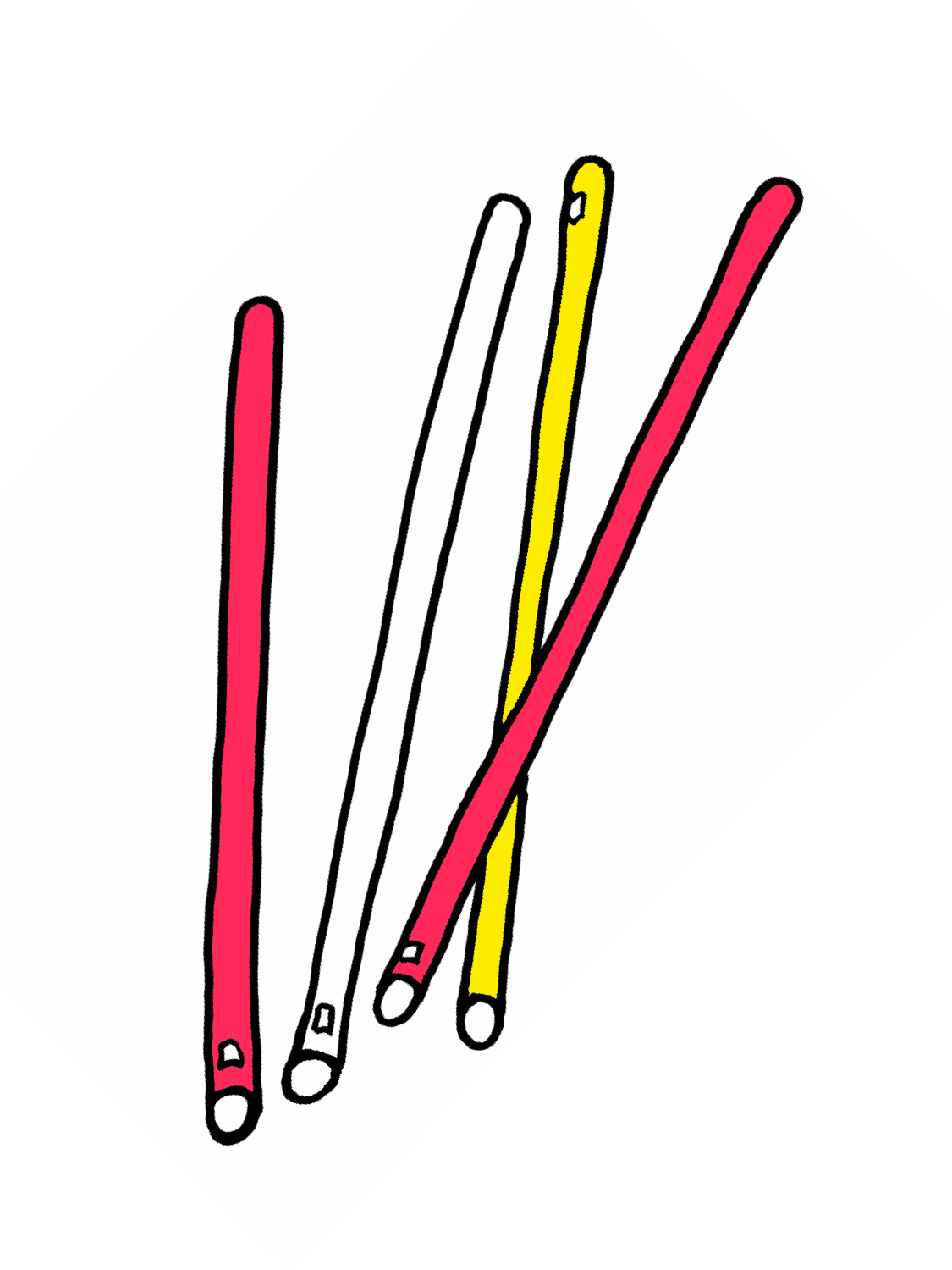![](_page_5_Picture_0.jpeg)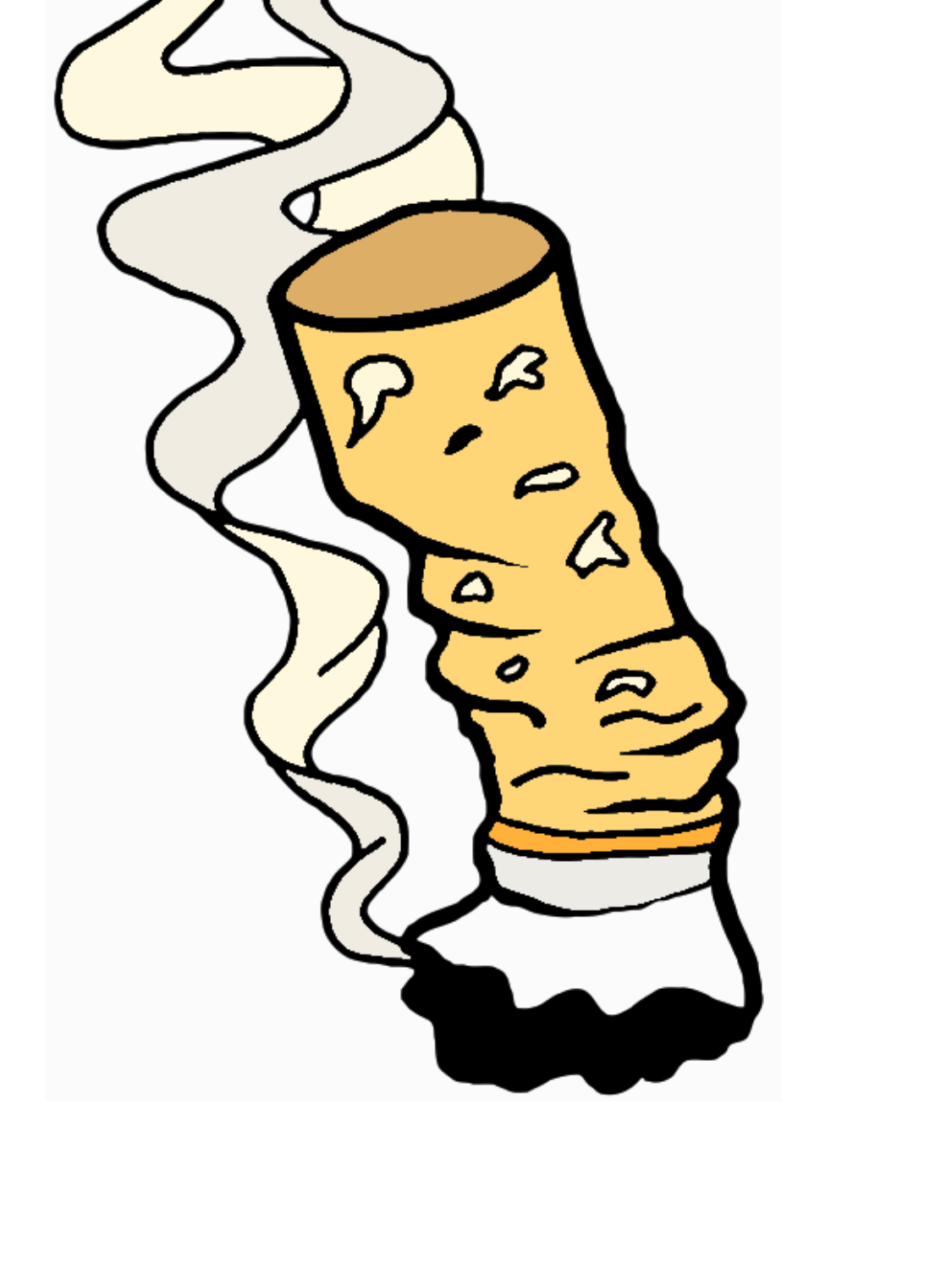![](_page_6_Picture_0.jpeg)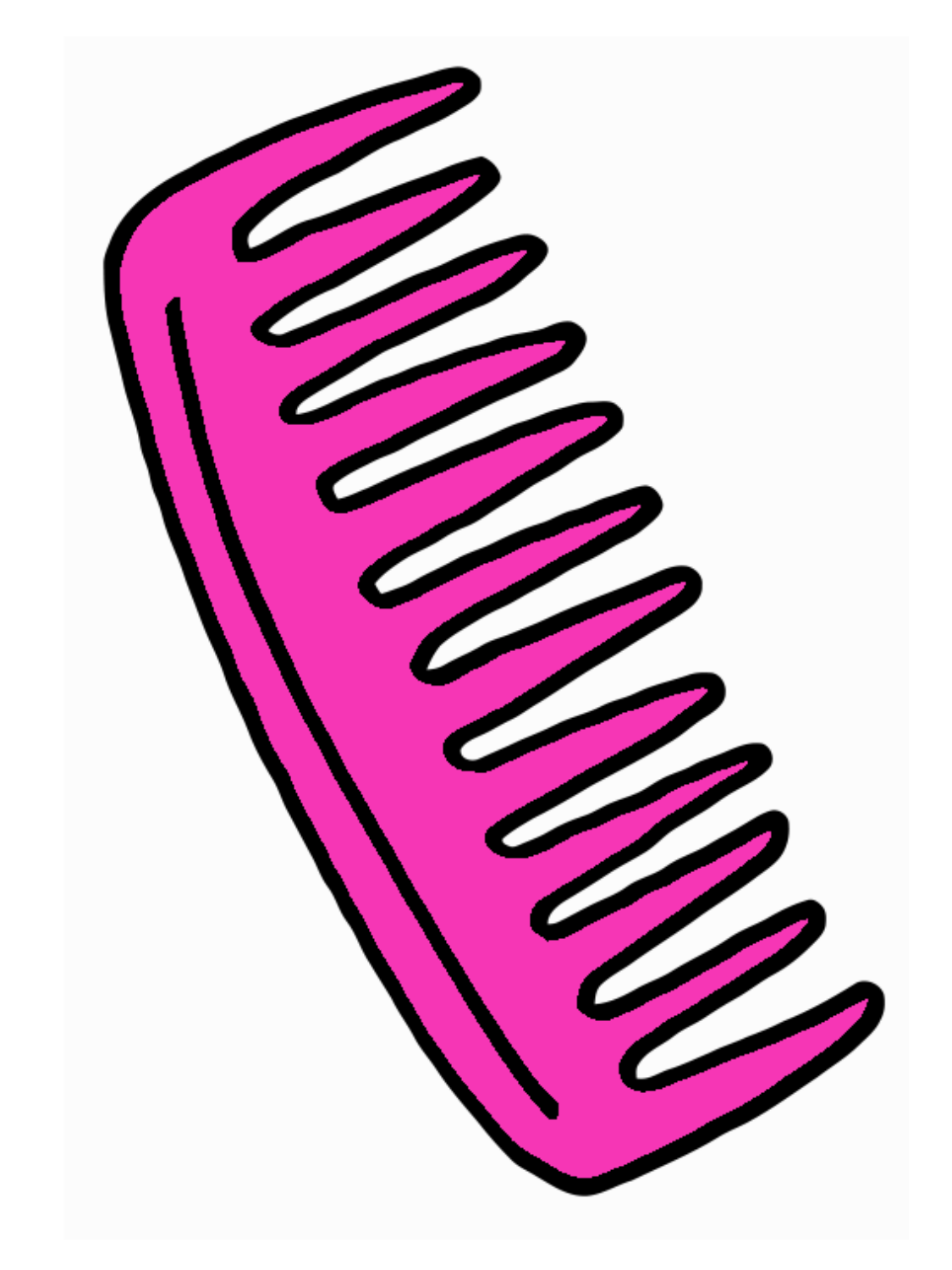![](_page_7_Picture_0.jpeg)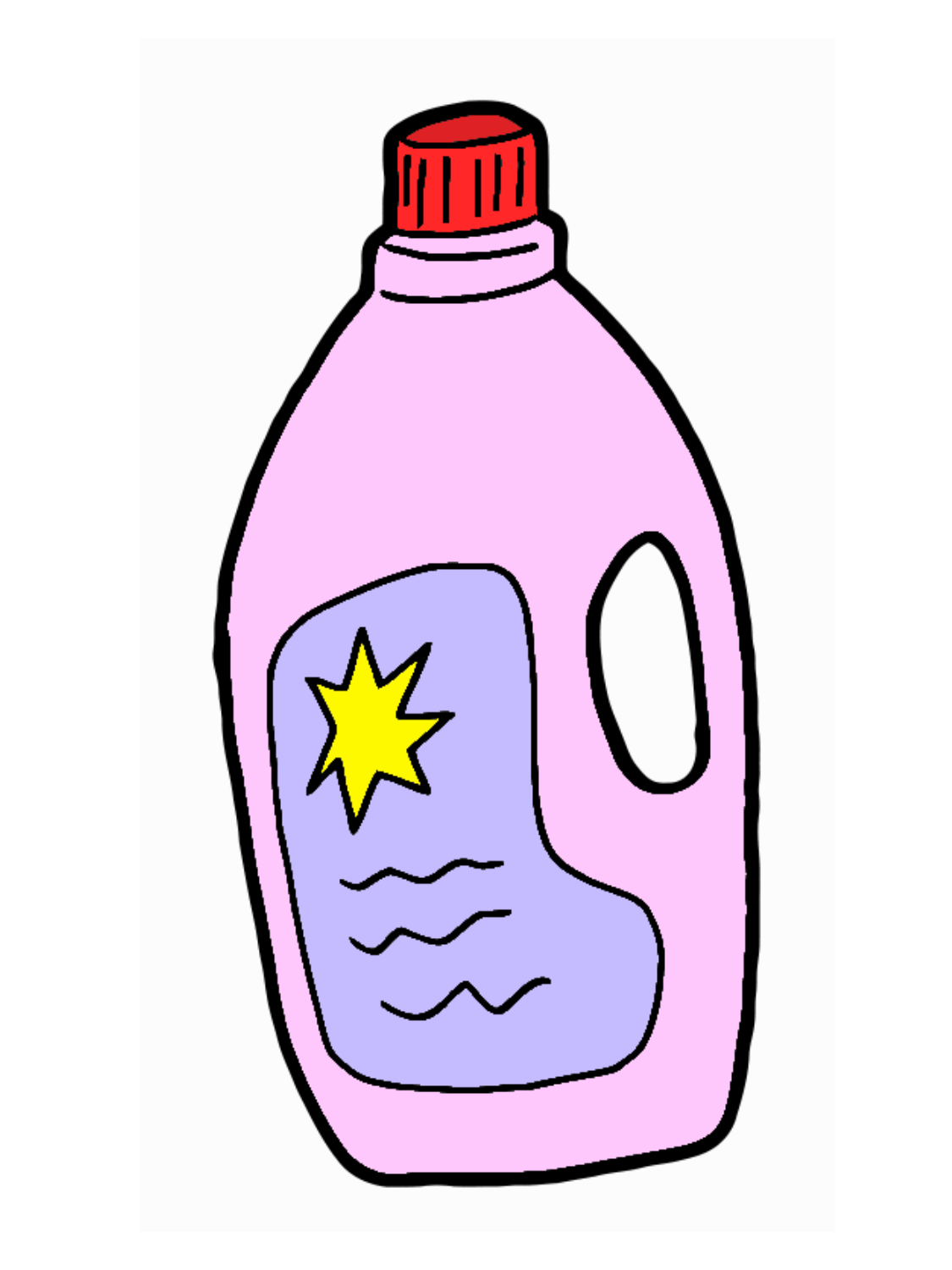![](_page_8_Picture_0.jpeg)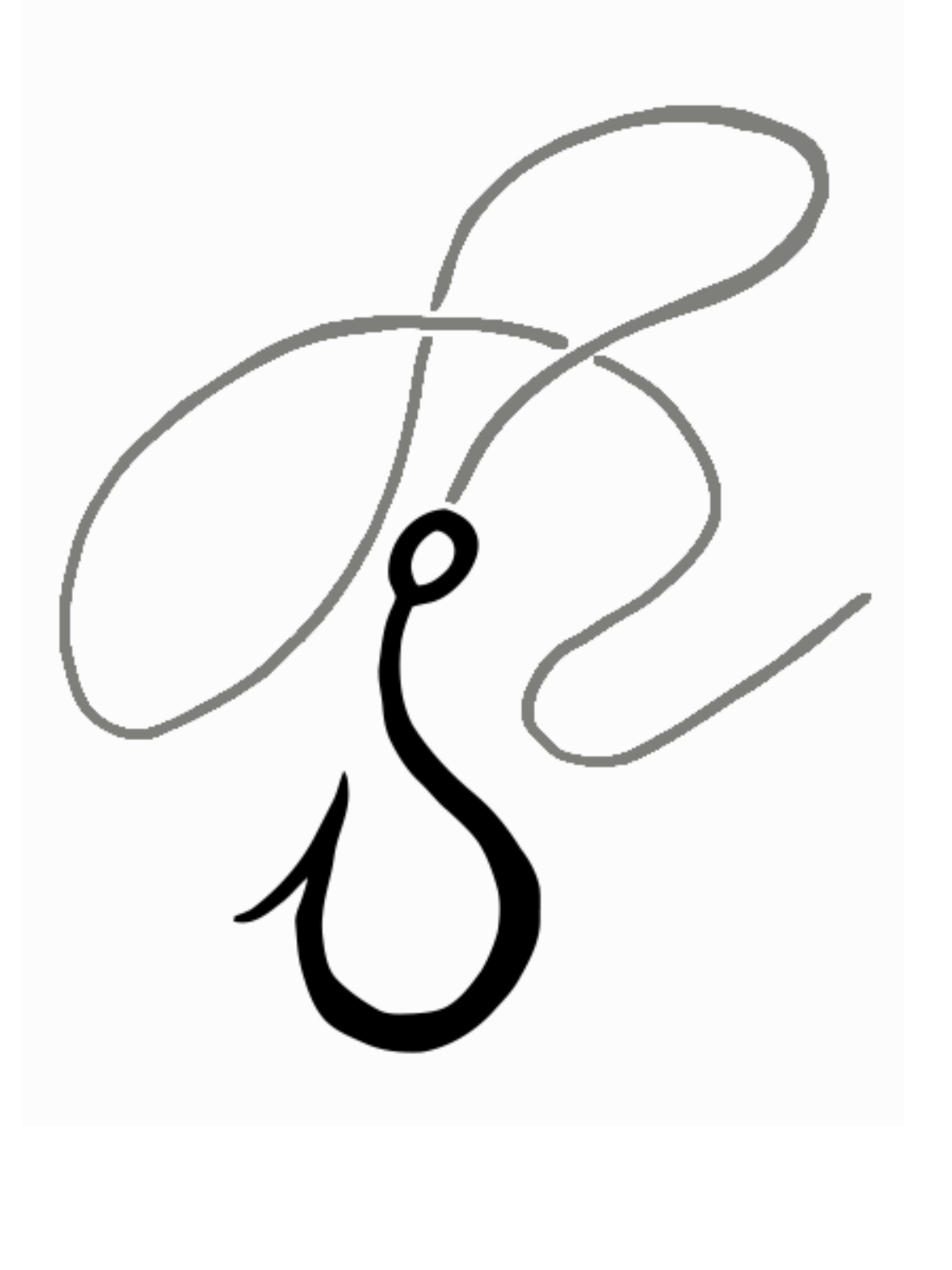![](_page_9_Picture_0.jpeg)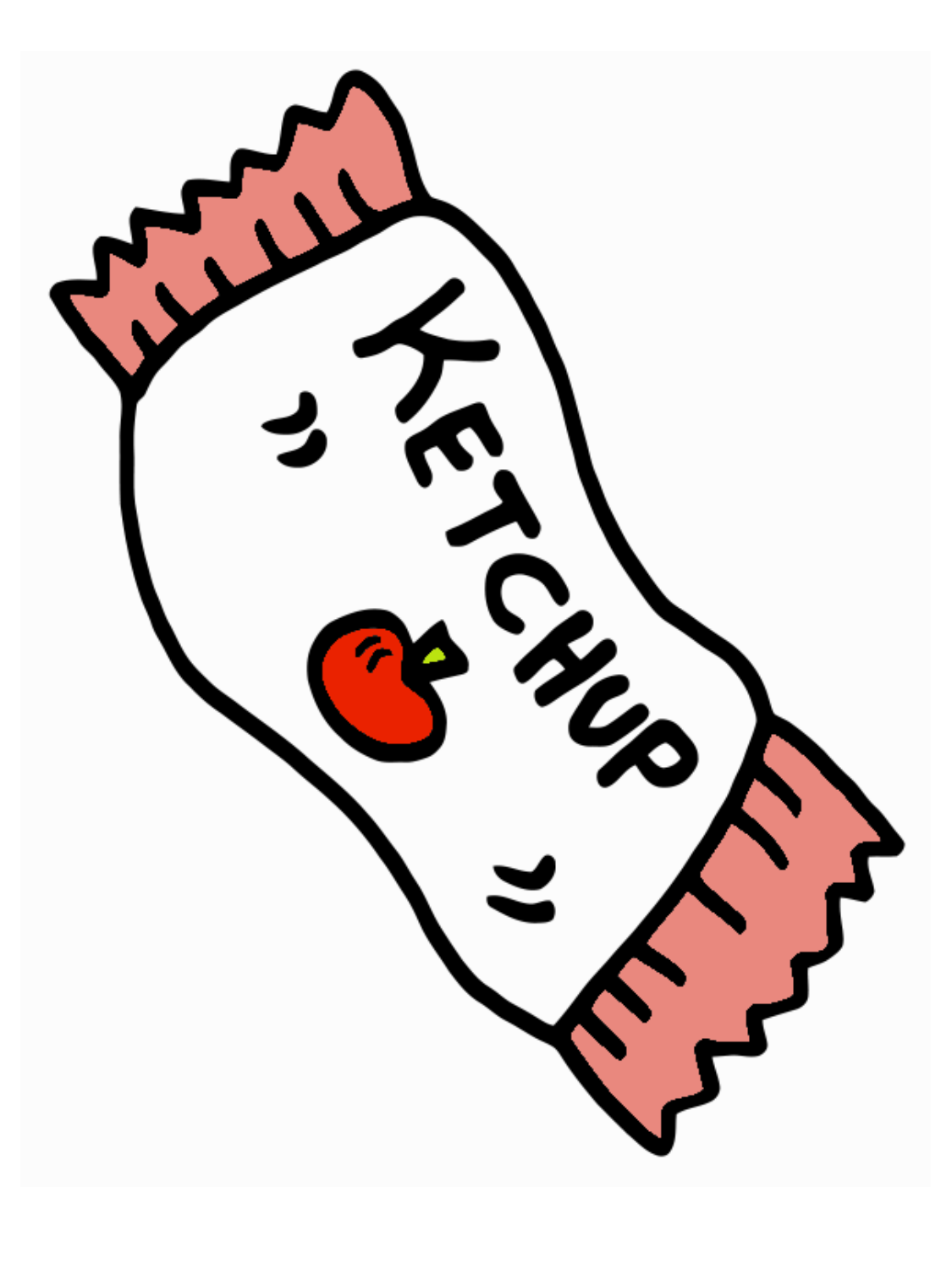![](_page_10_Picture_0.jpeg)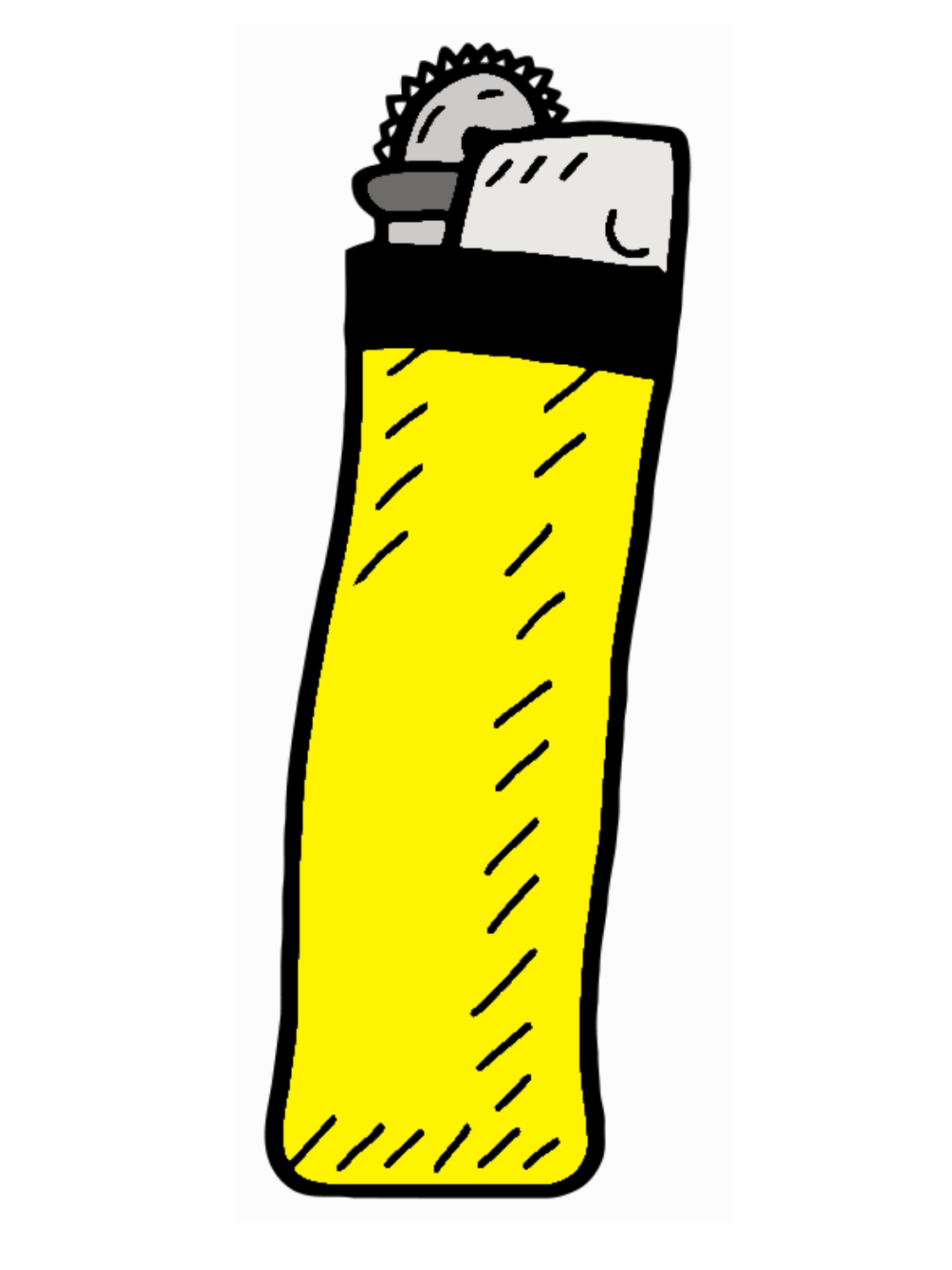![](_page_11_Picture_0.jpeg)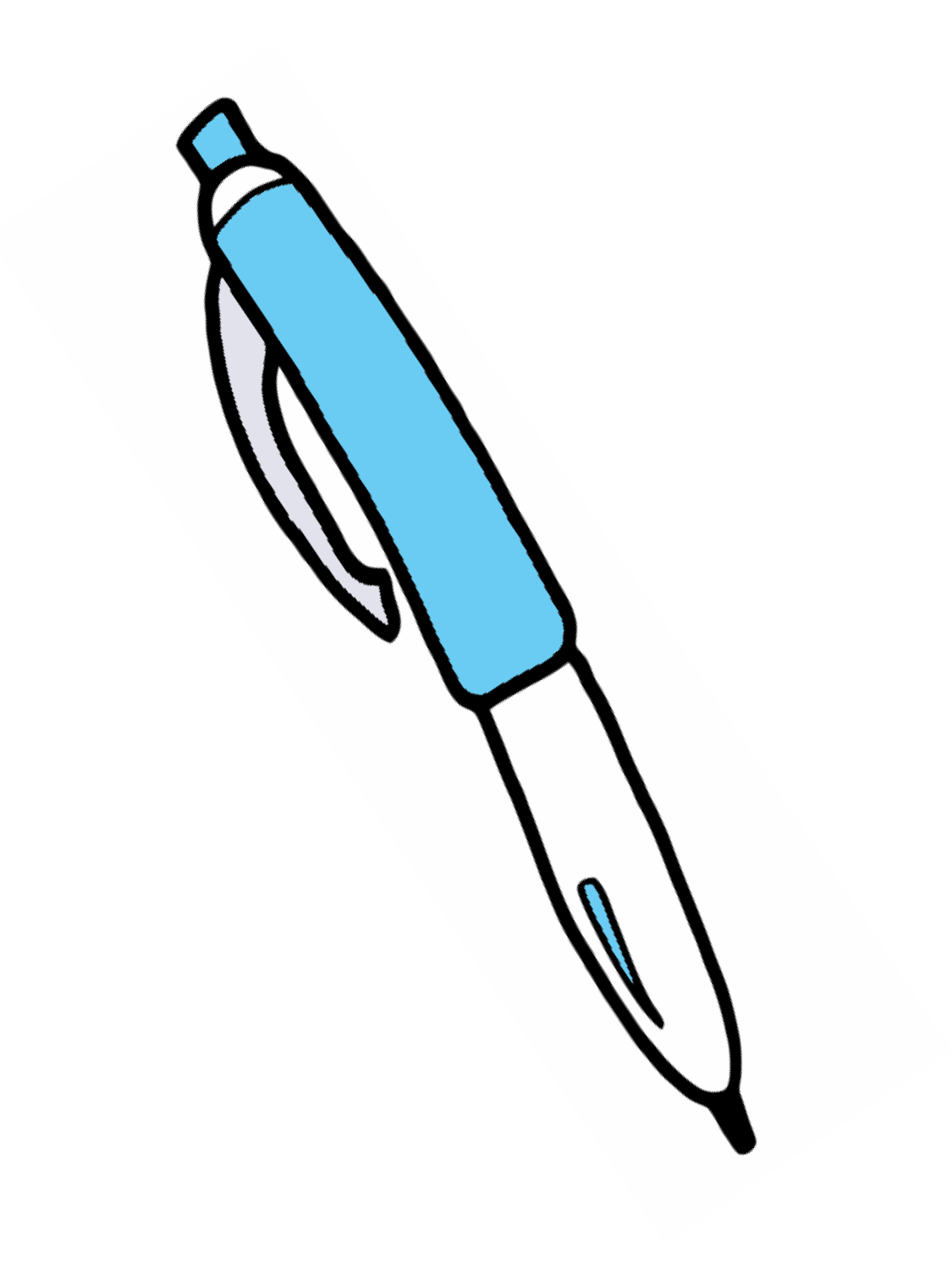![](_page_12_Picture_0.jpeg)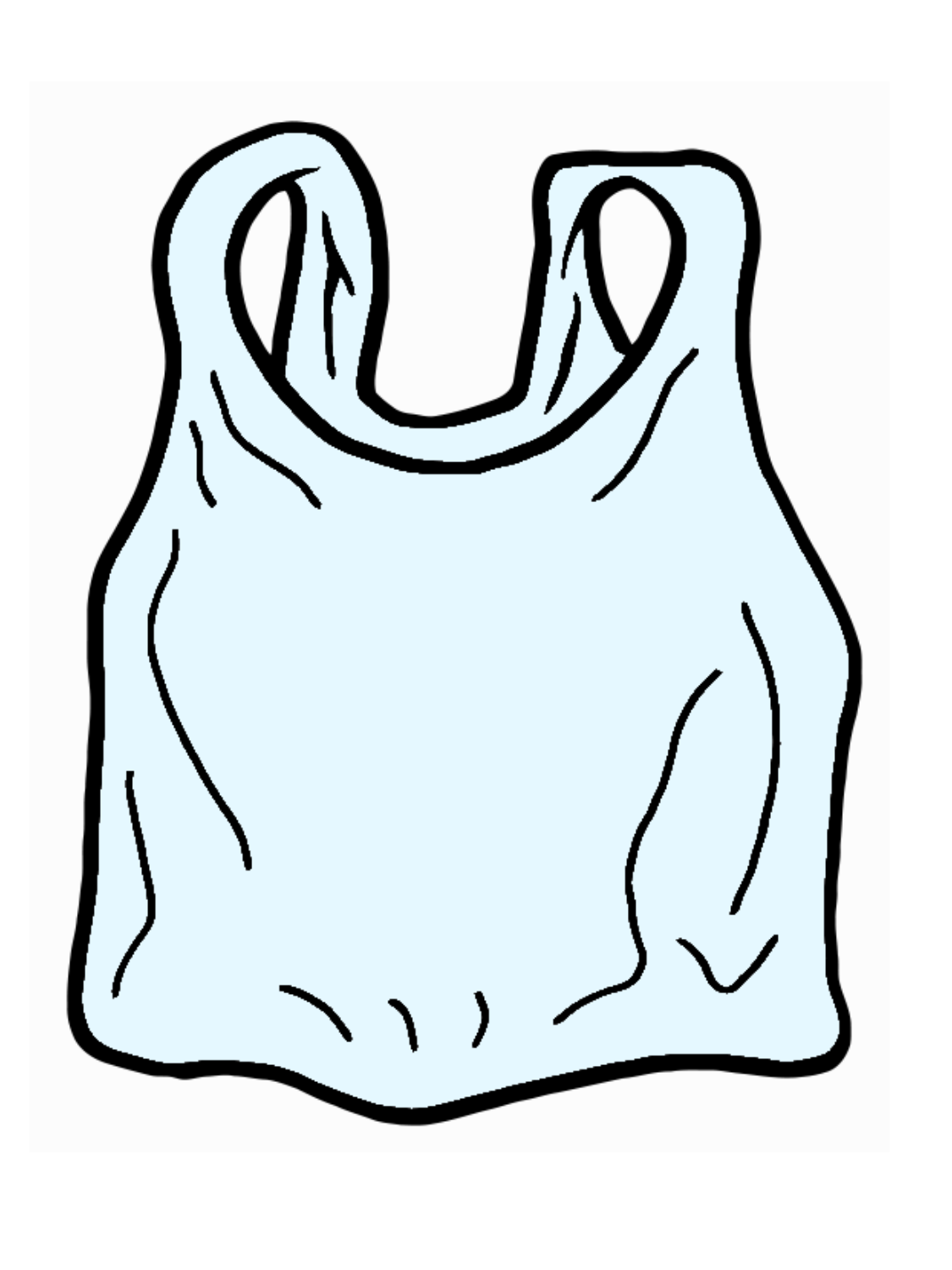![](_page_13_Picture_0.jpeg)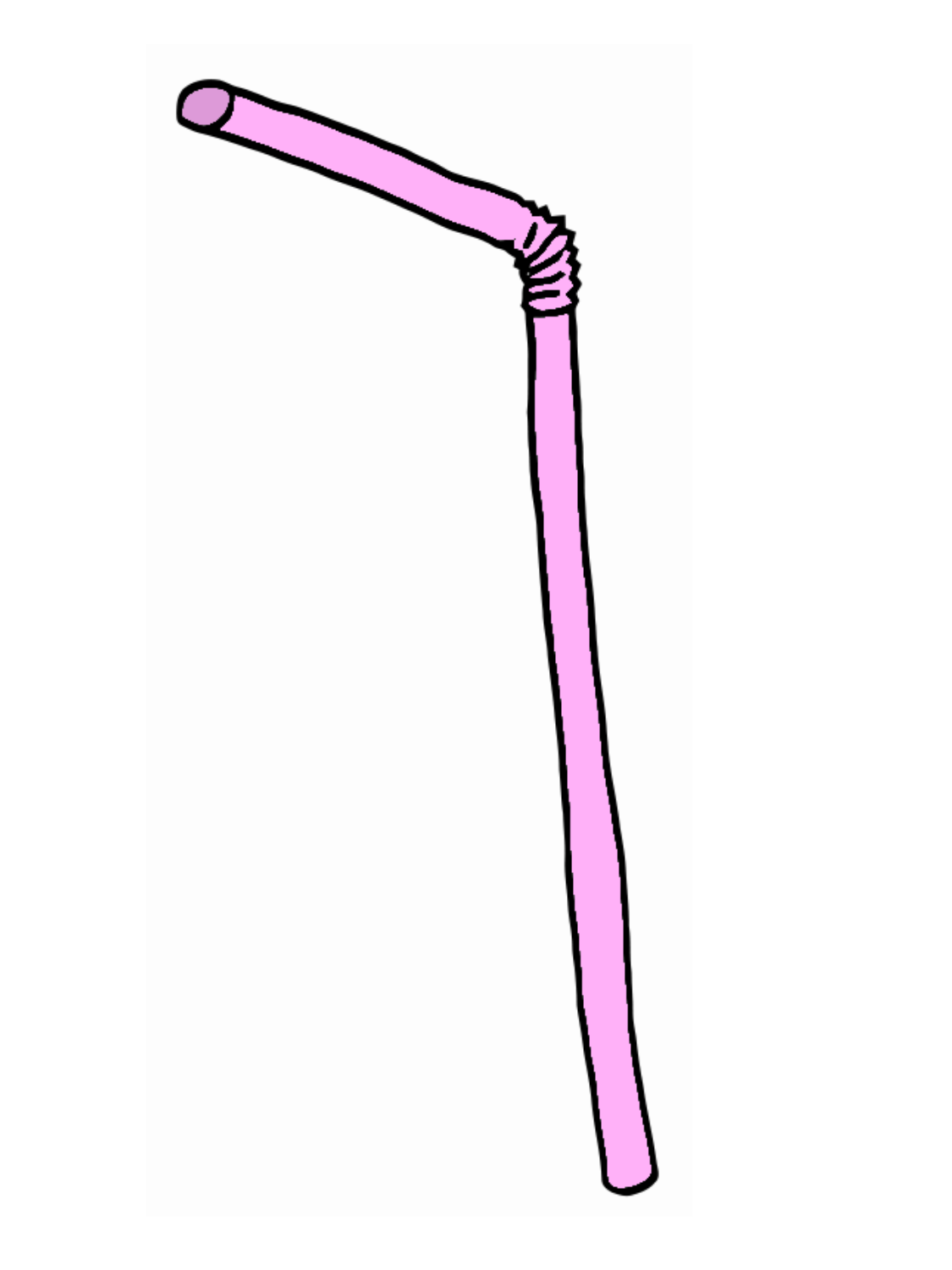![](_page_14_Picture_0.jpeg)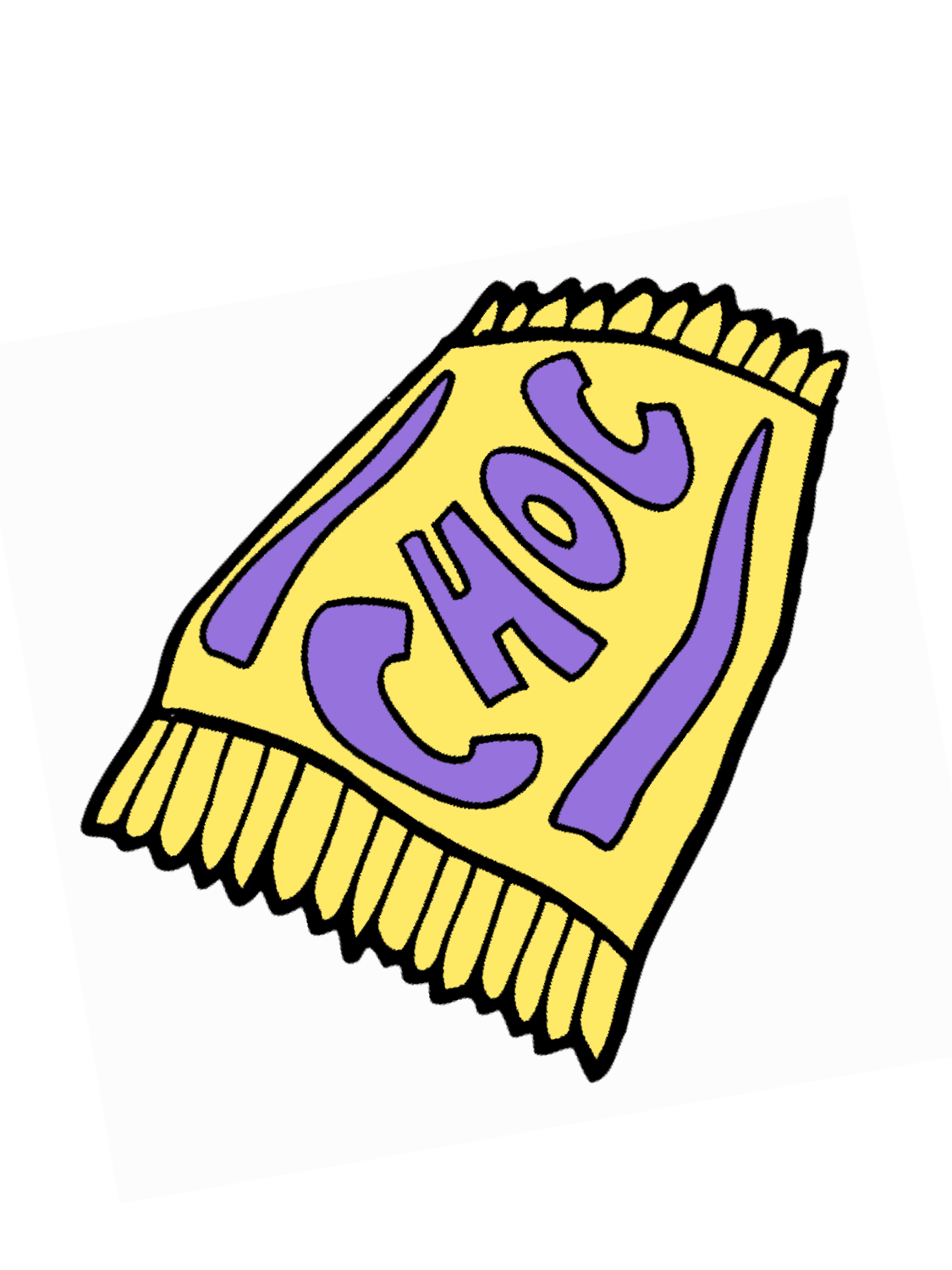![](_page_15_Picture_0.jpeg)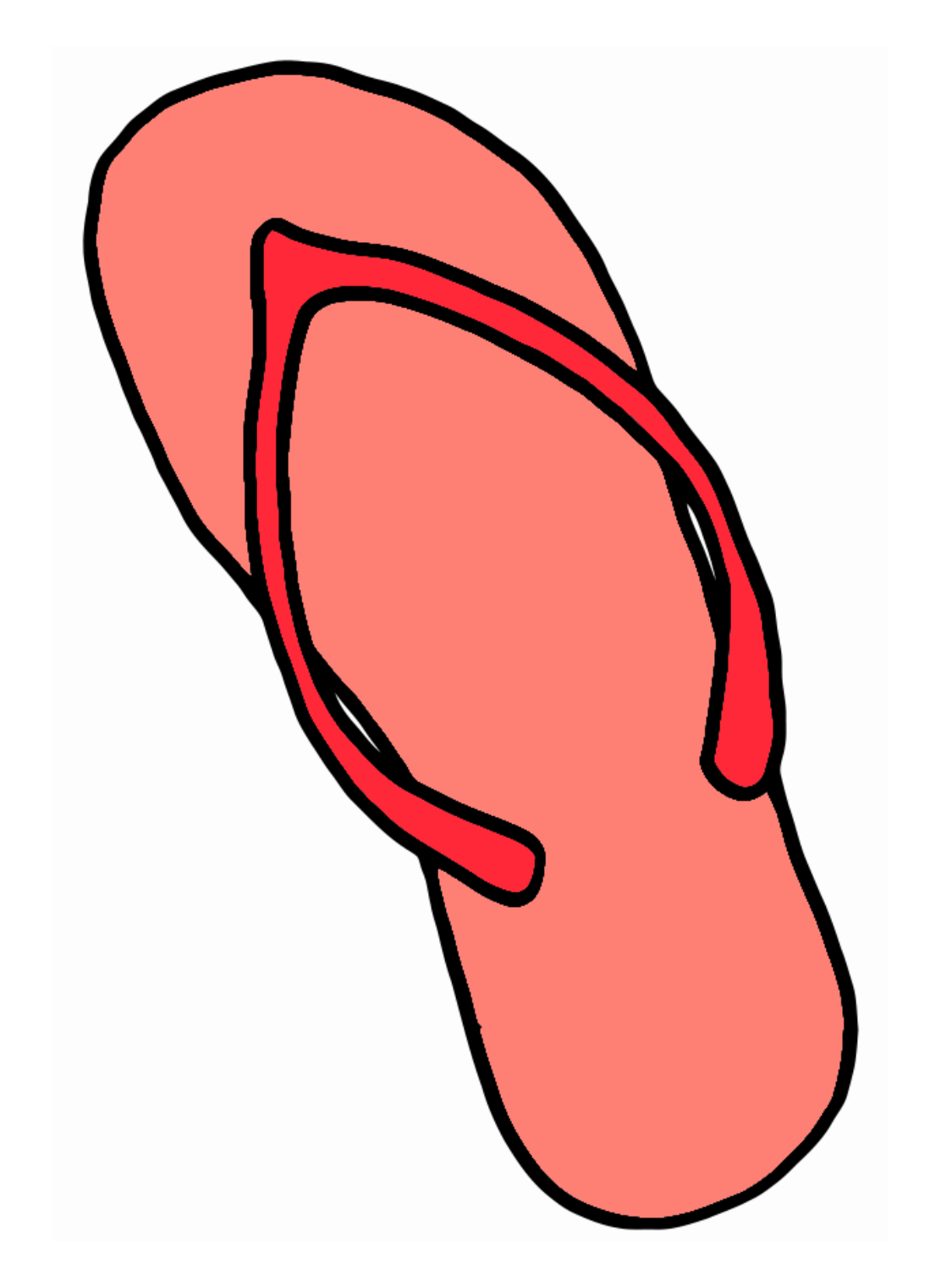![](_page_16_Picture_0.jpeg)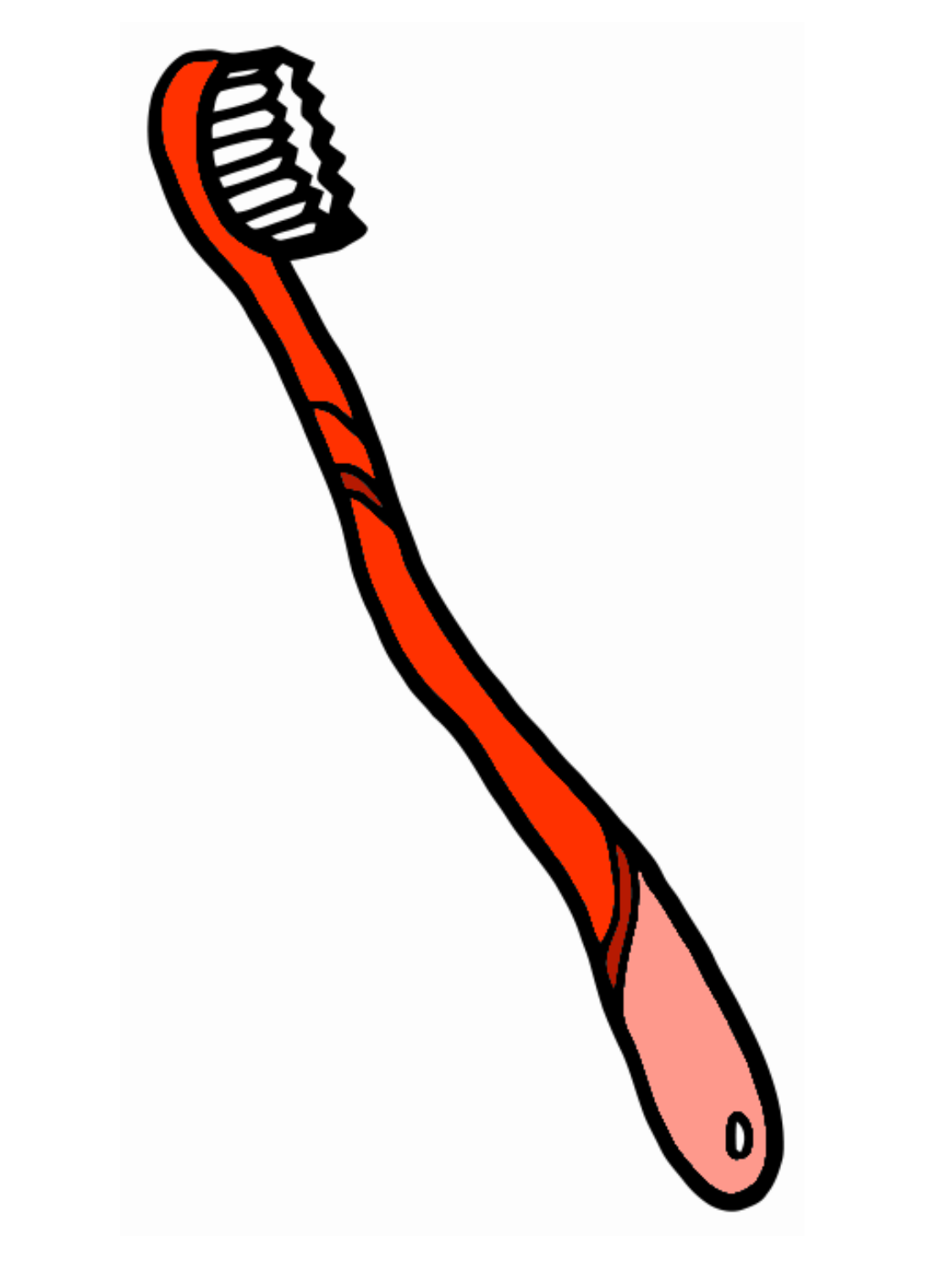![](_page_17_Picture_0.jpeg)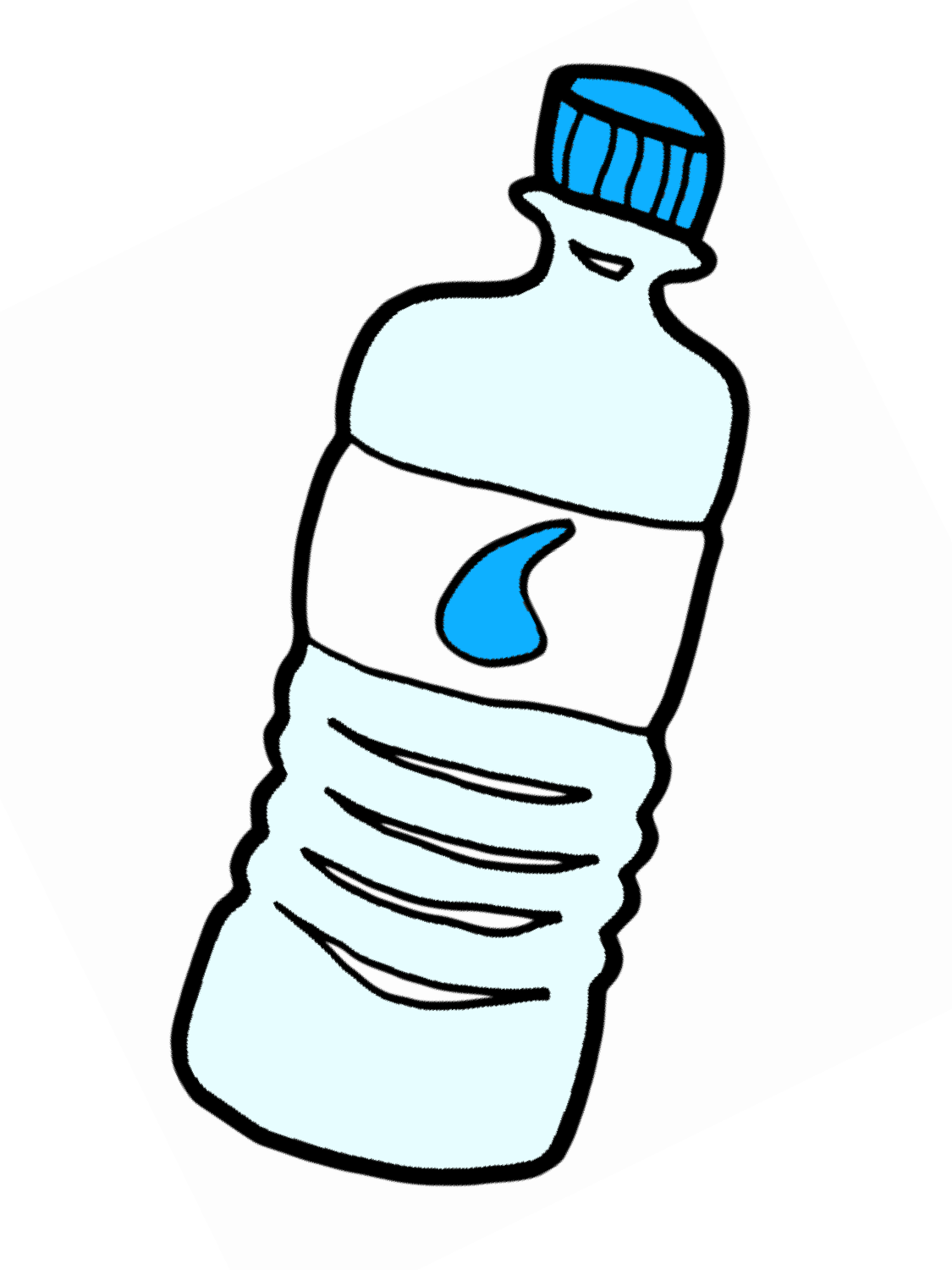![](_page_18_Picture_0.jpeg)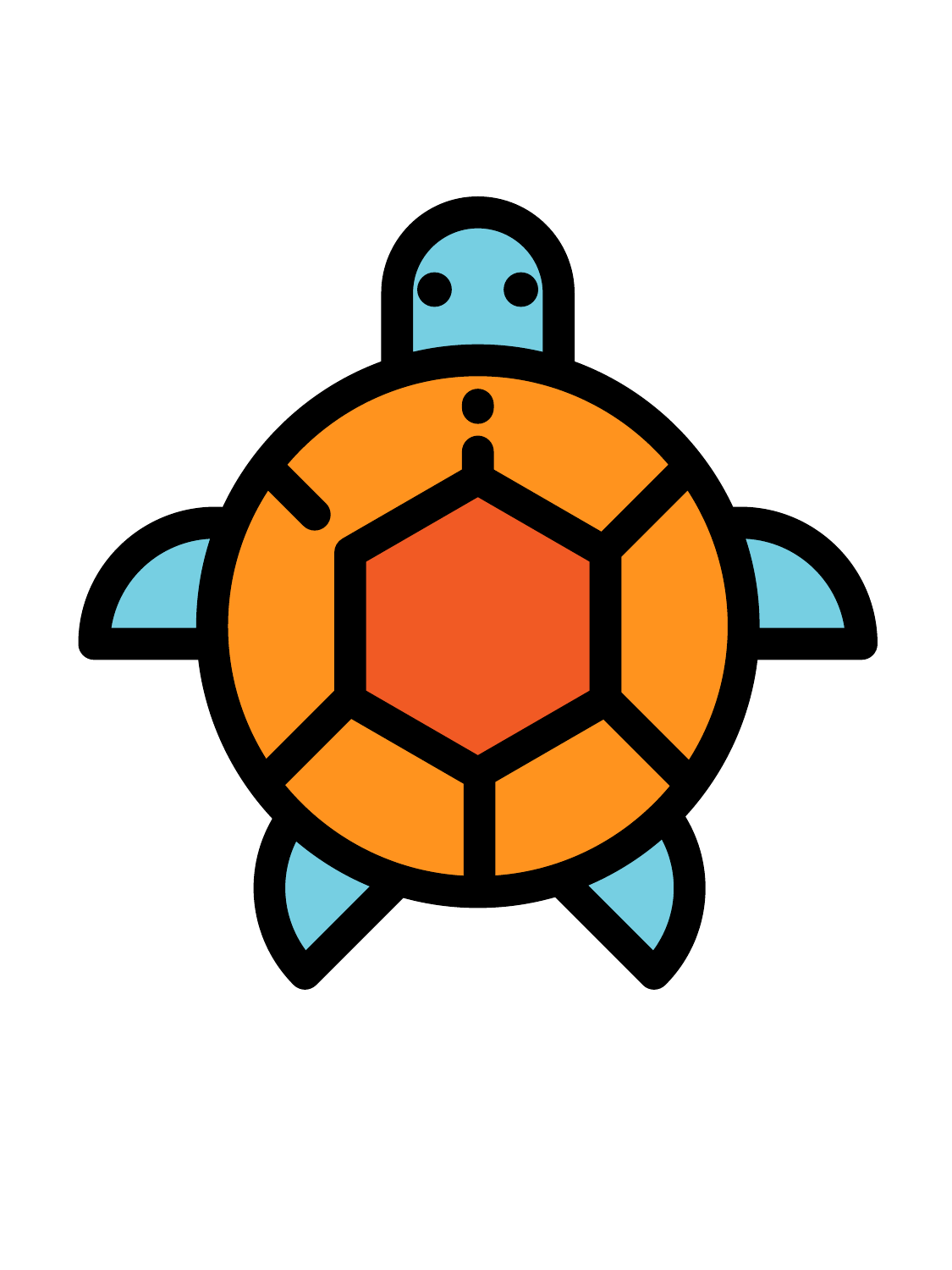![](_page_19_Picture_0.jpeg)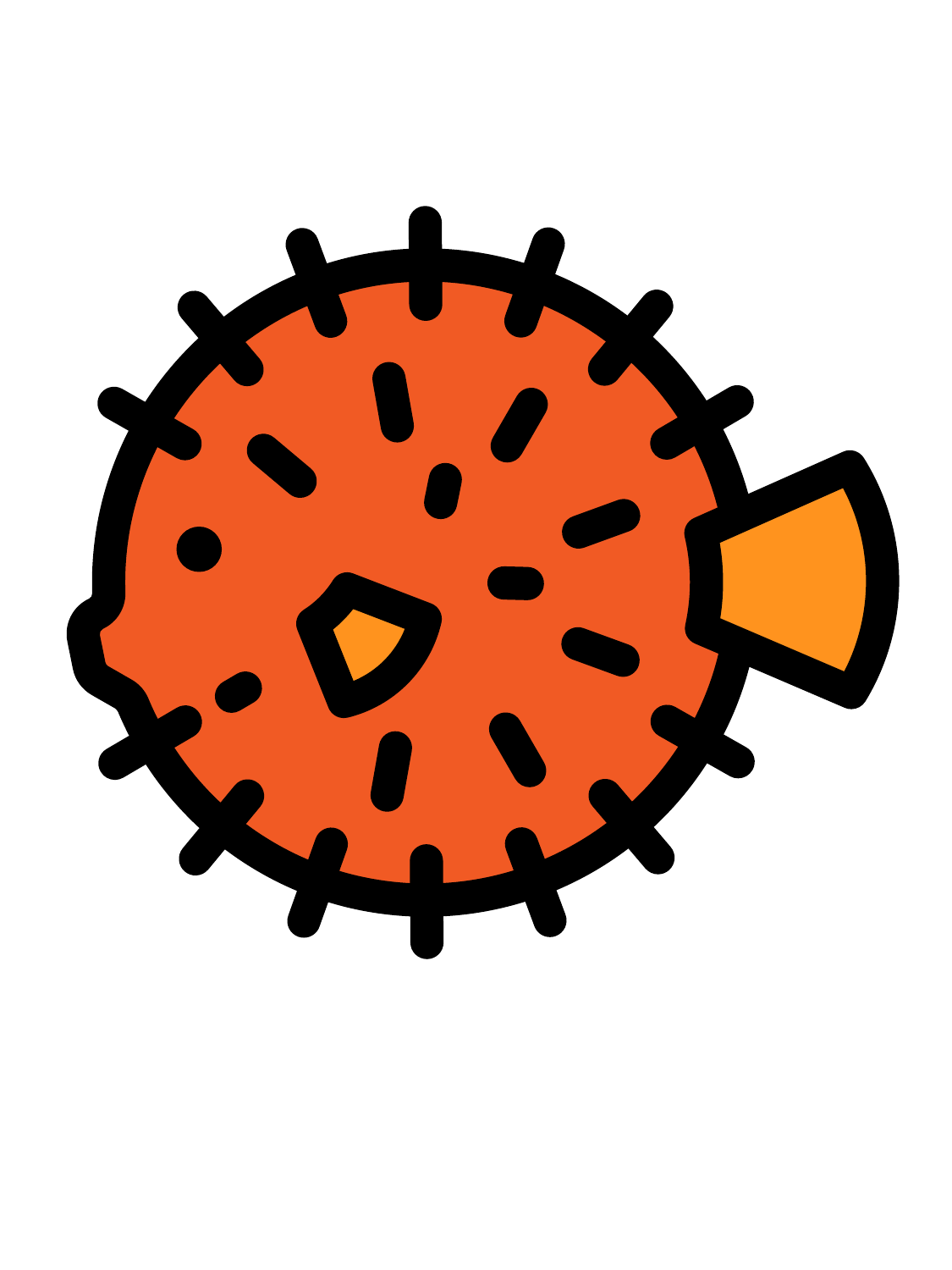![](_page_20_Picture_0.jpeg)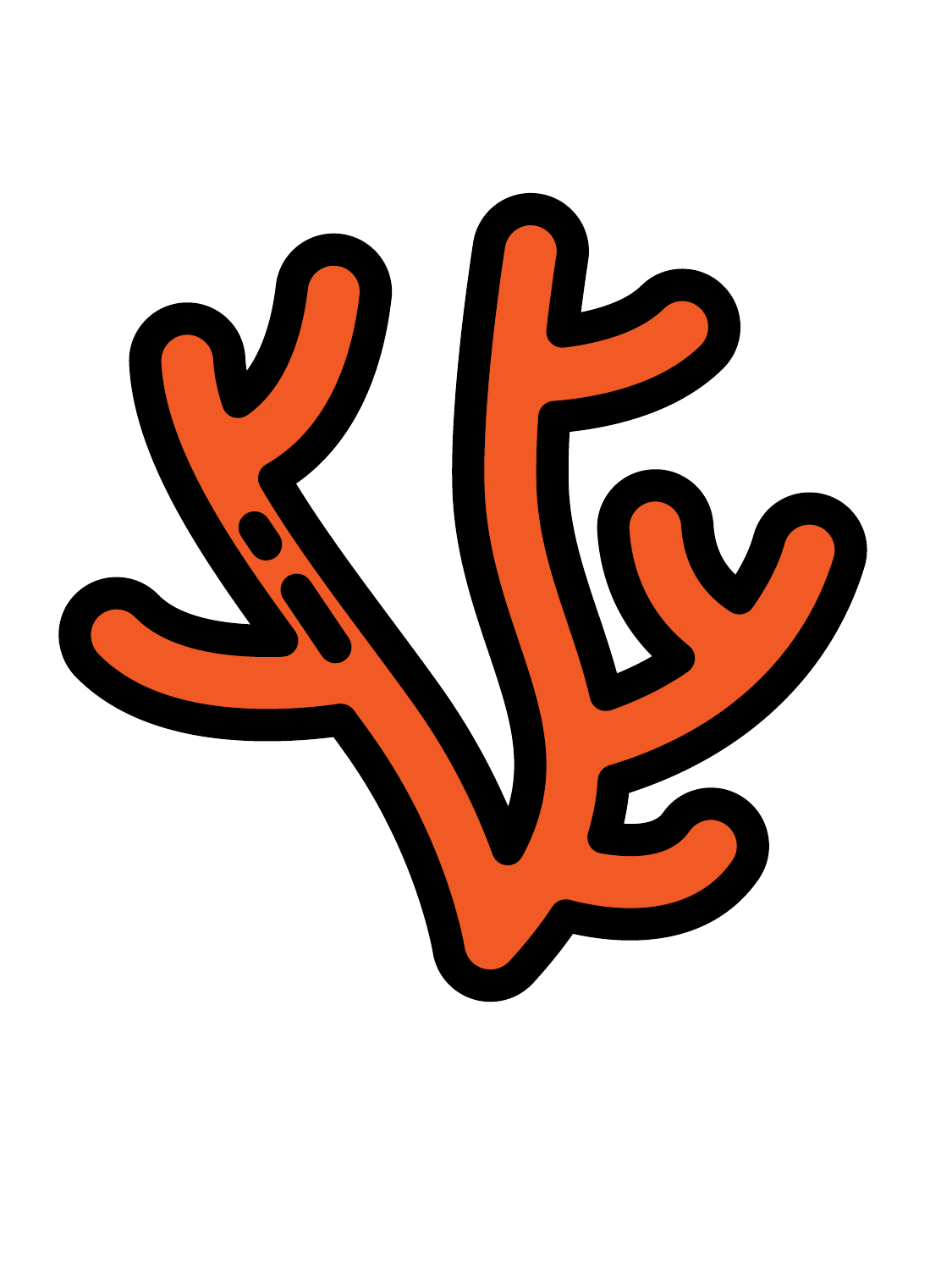![](_page_21_Picture_0.jpeg)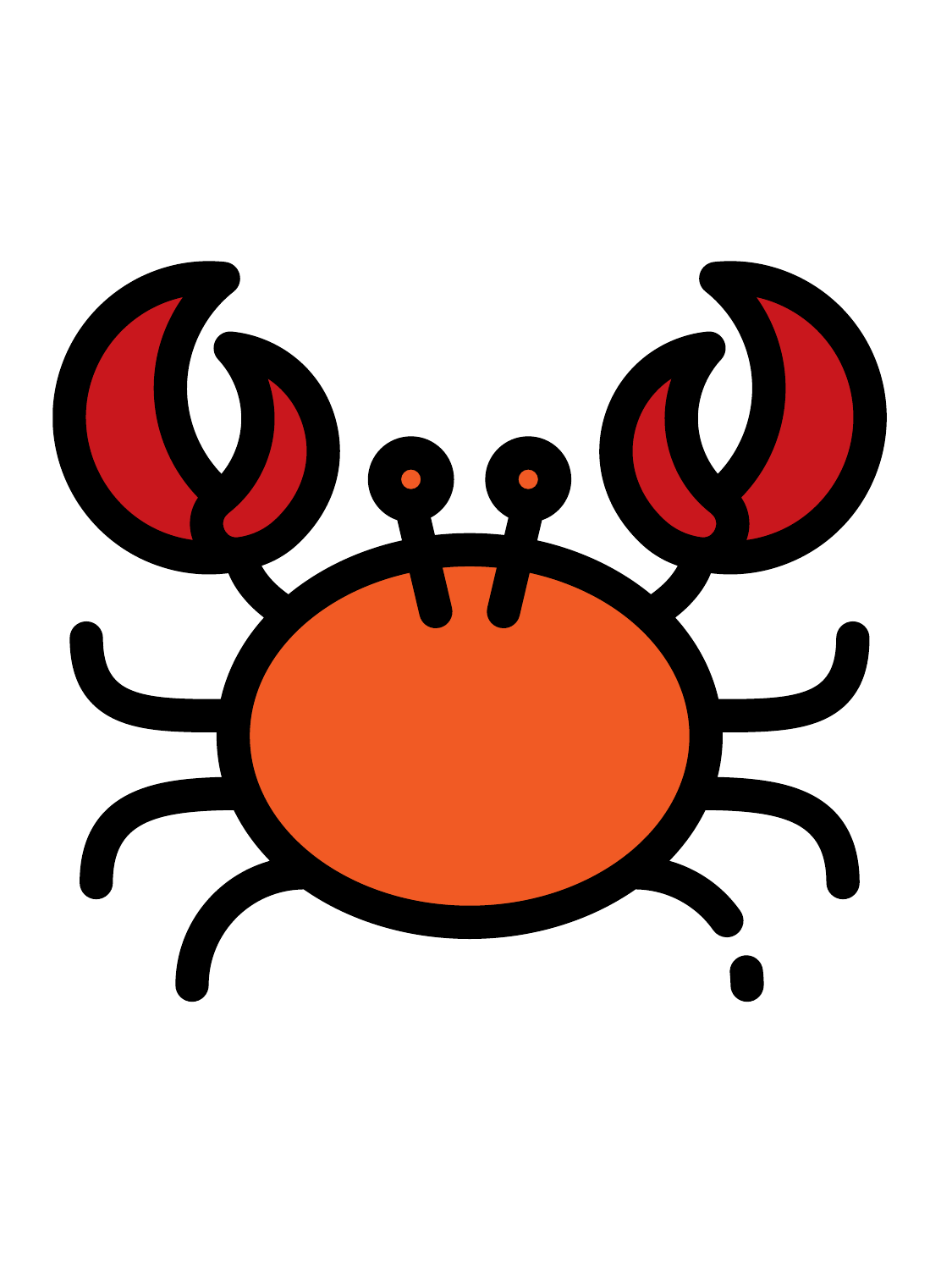![](_page_22_Picture_0.jpeg)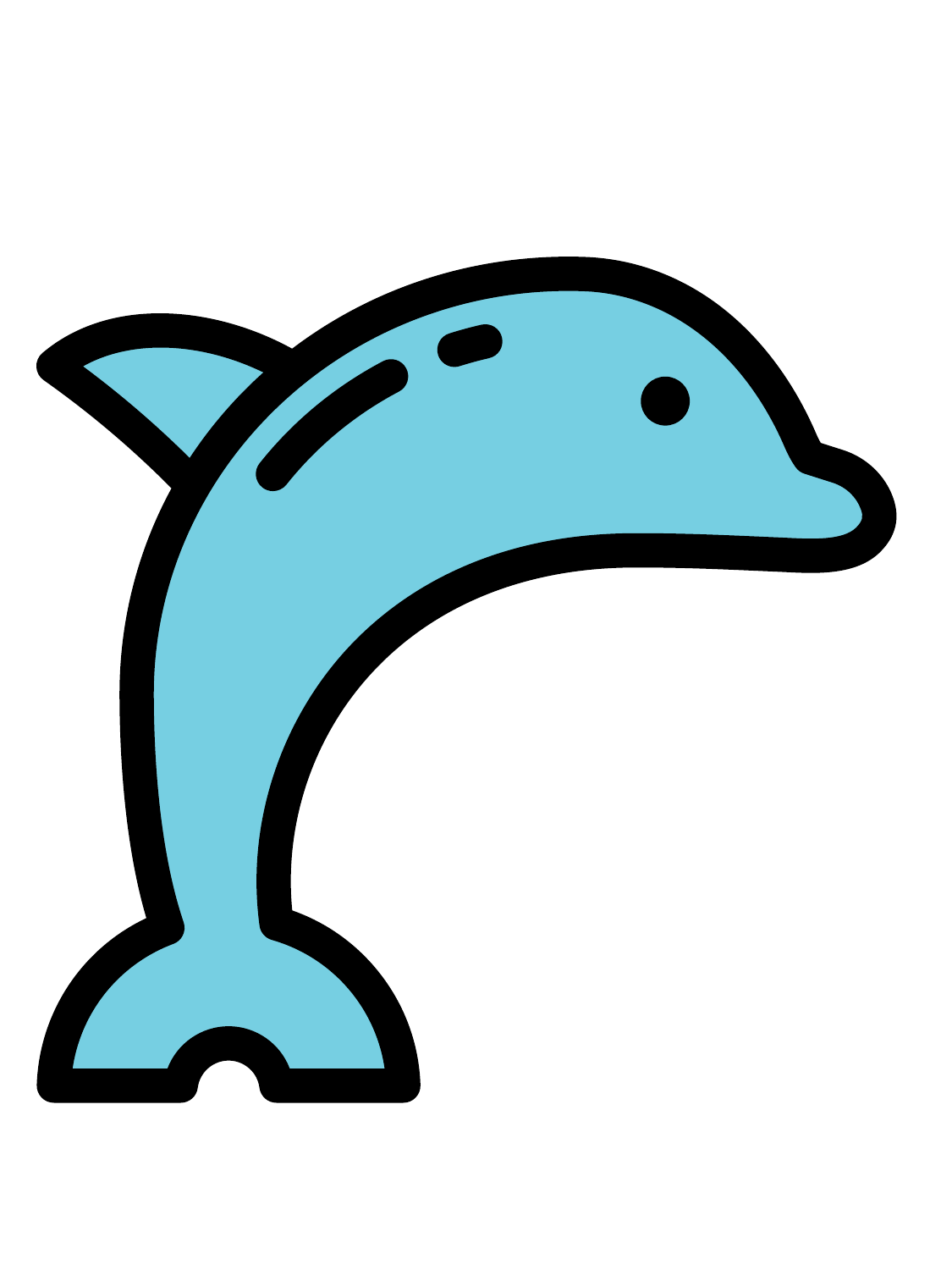![](_page_23_Picture_0.jpeg)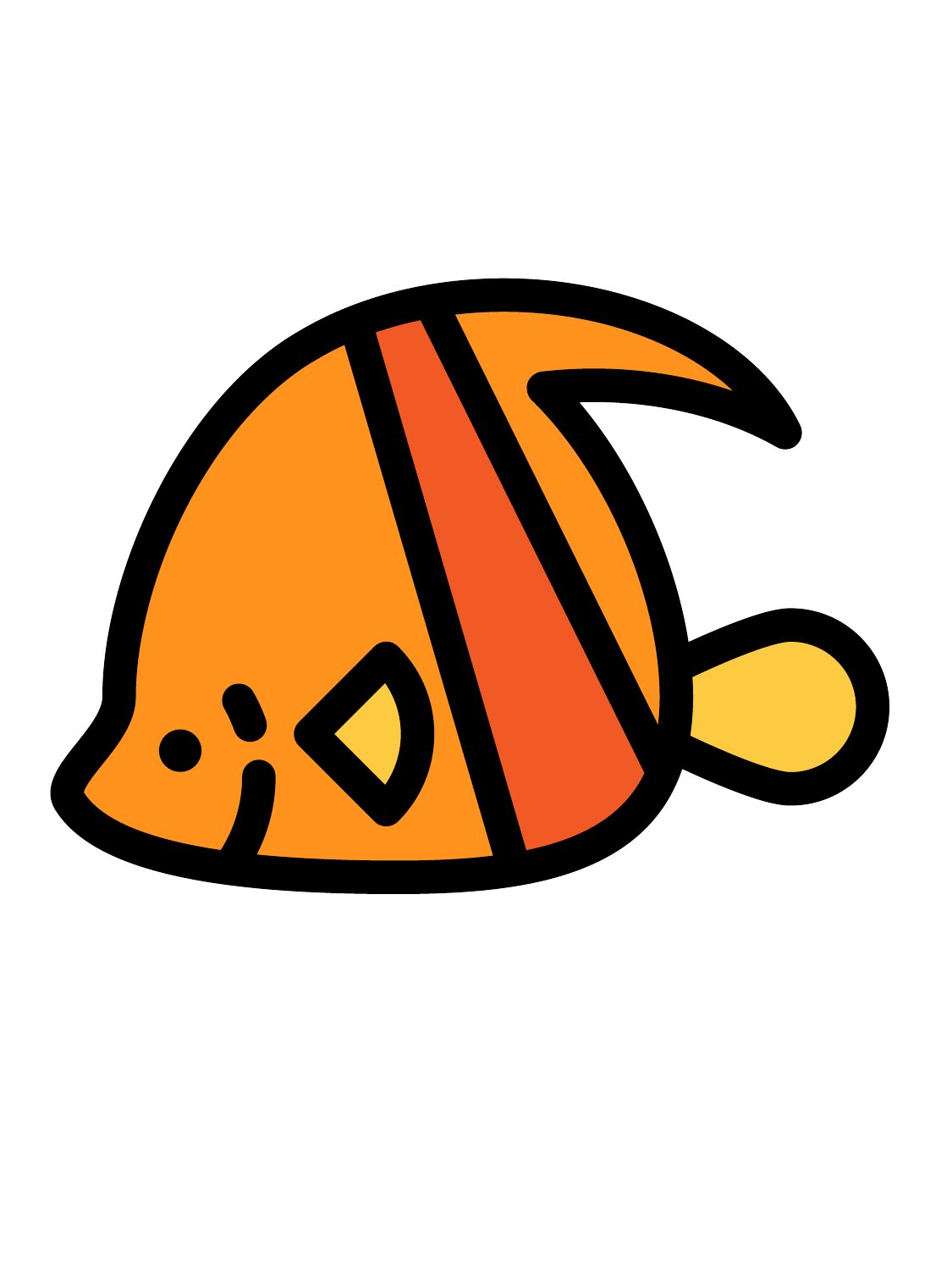![](_page_24_Picture_0.jpeg)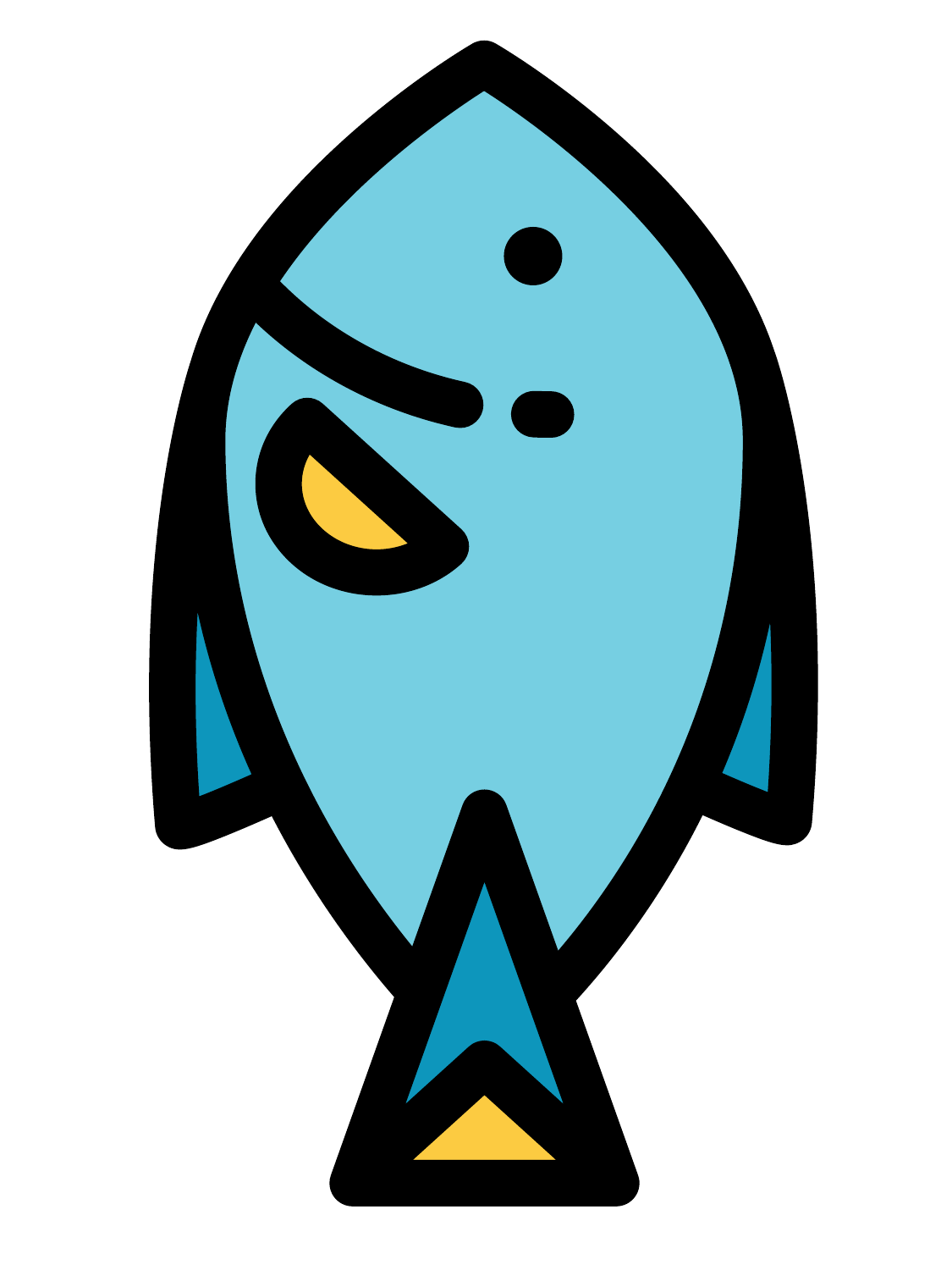![](_page_25_Picture_0.jpeg)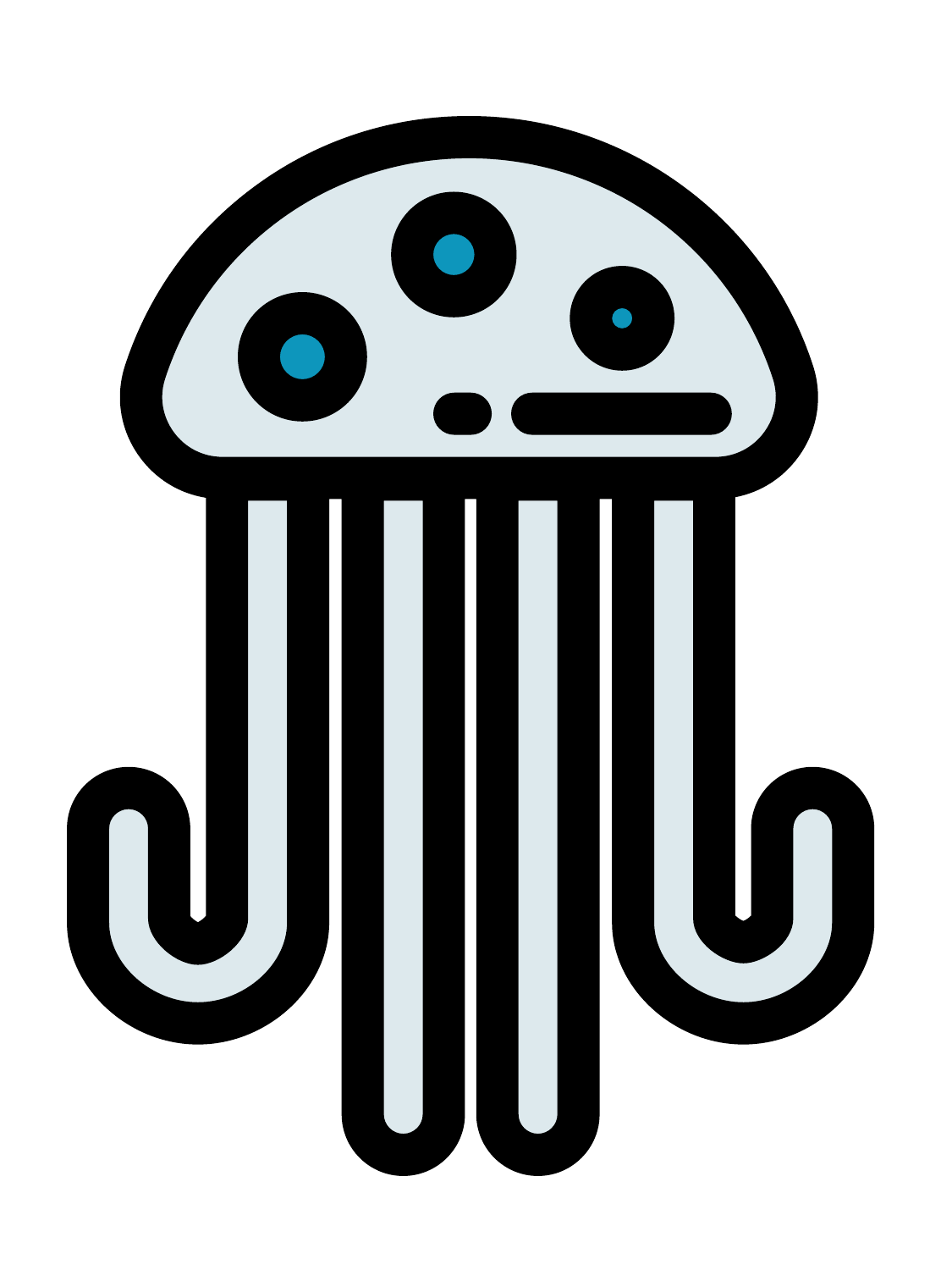![](_page_26_Picture_0.jpeg)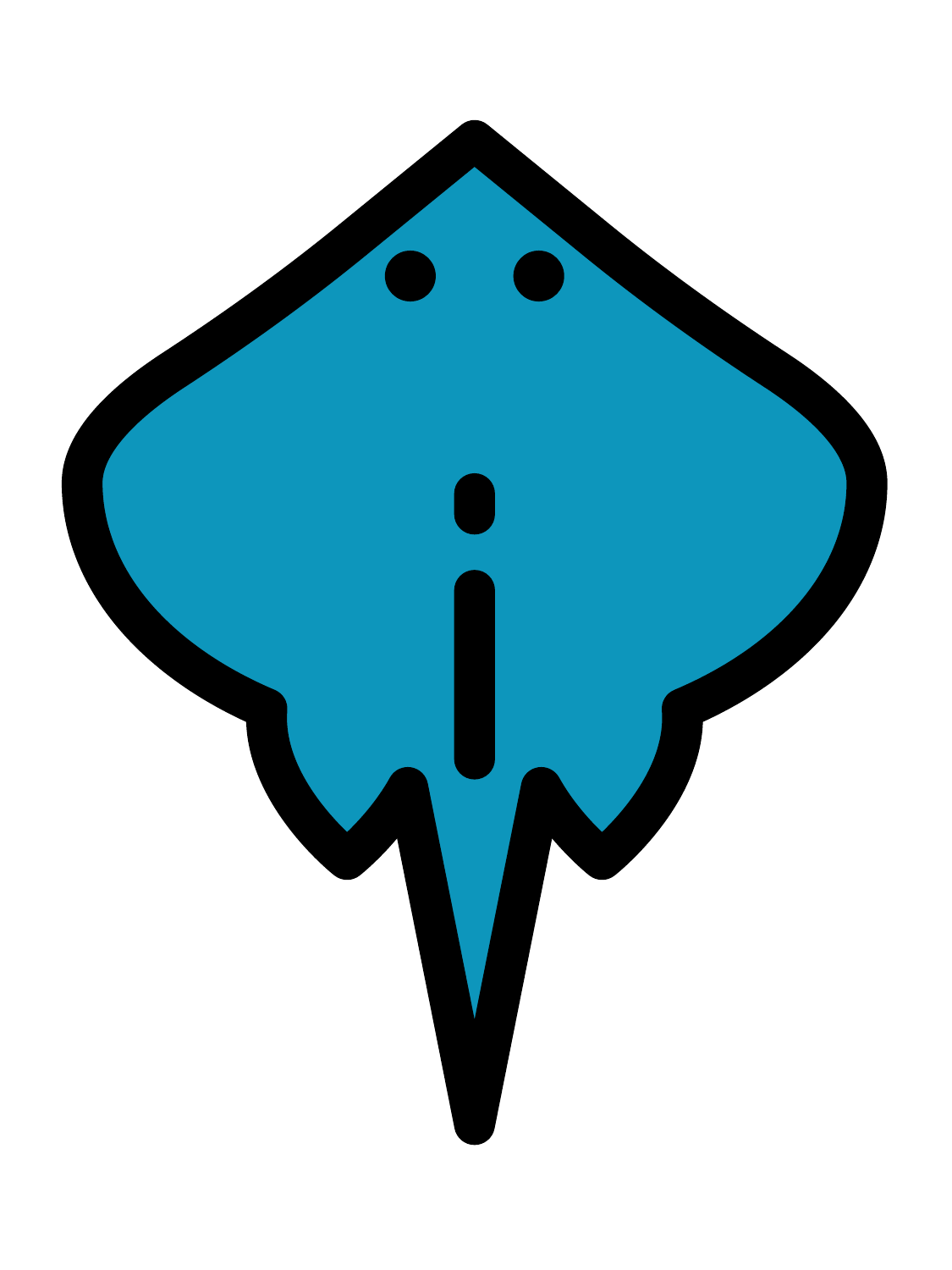![](_page_27_Picture_0.jpeg)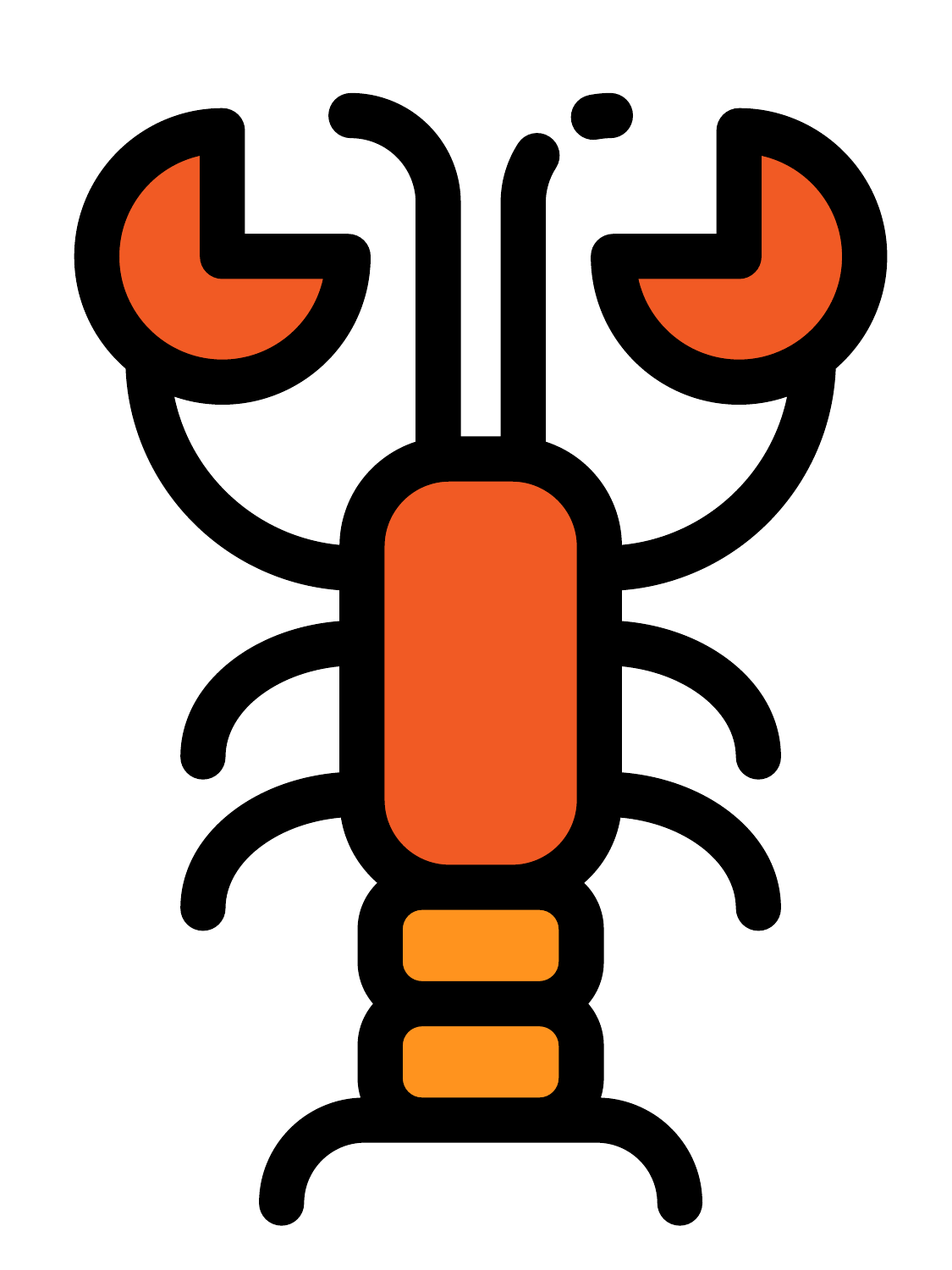![](_page_28_Picture_0.jpeg)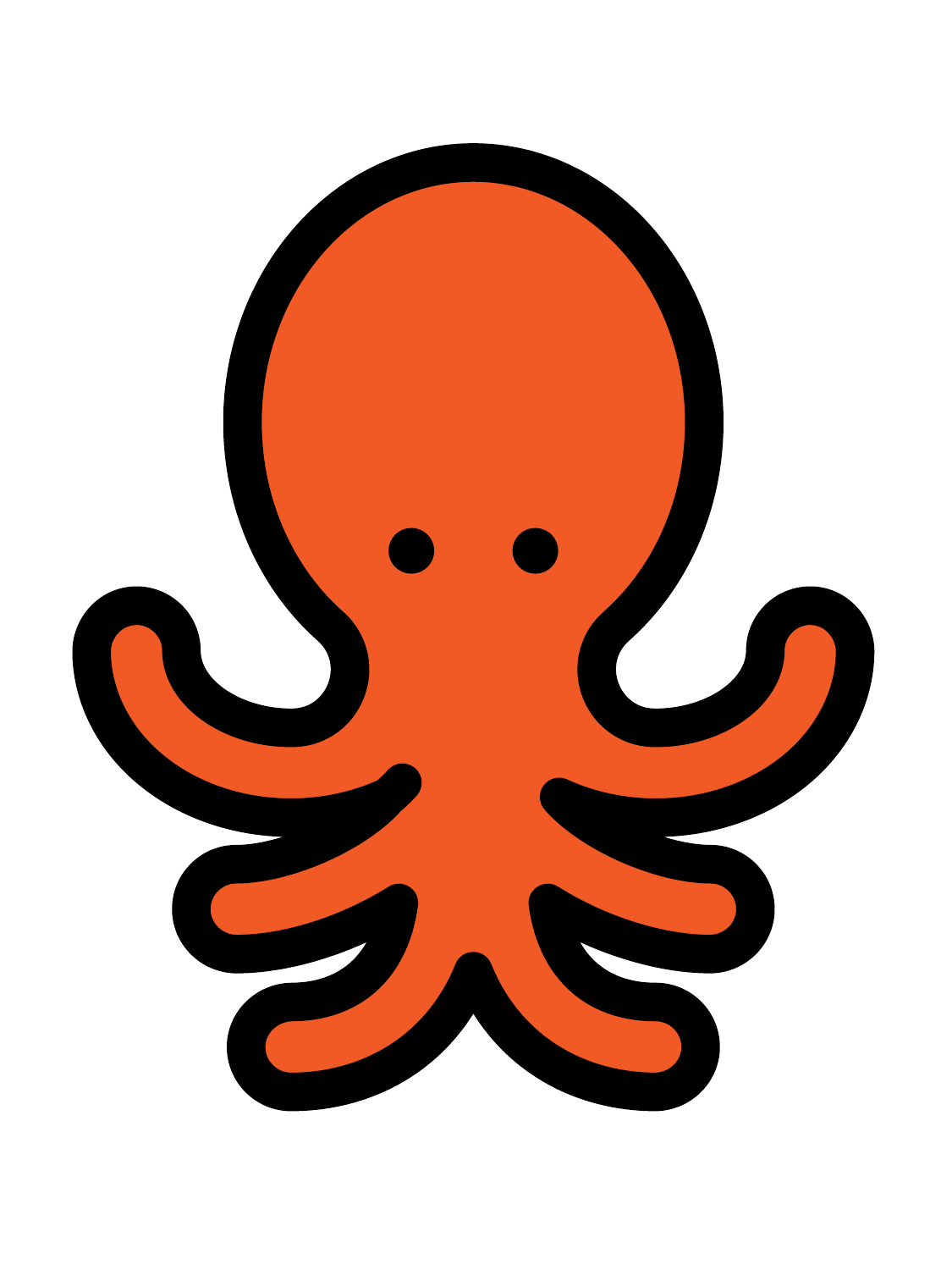![](_page_29_Picture_0.jpeg)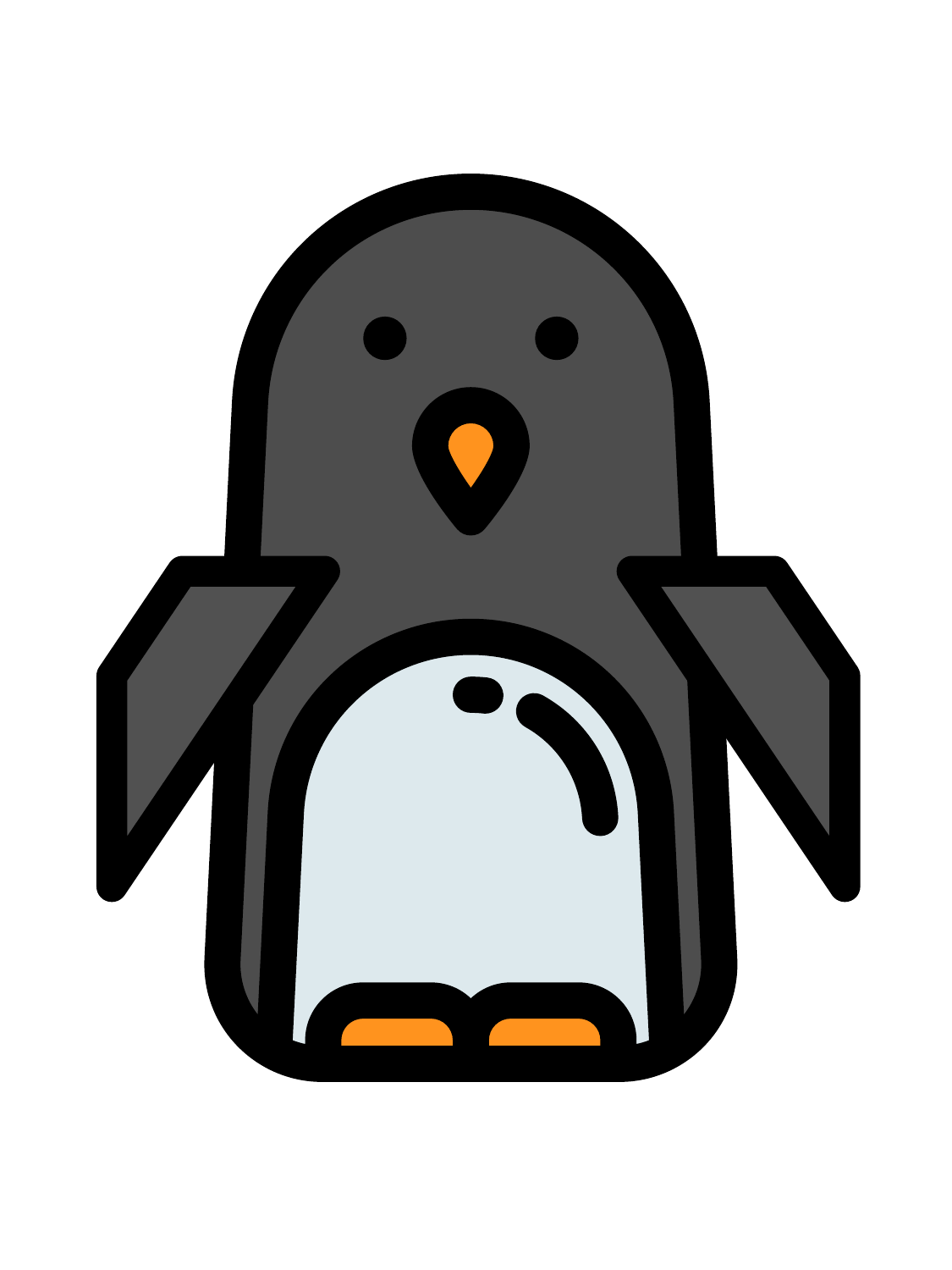![](_page_30_Picture_0.jpeg)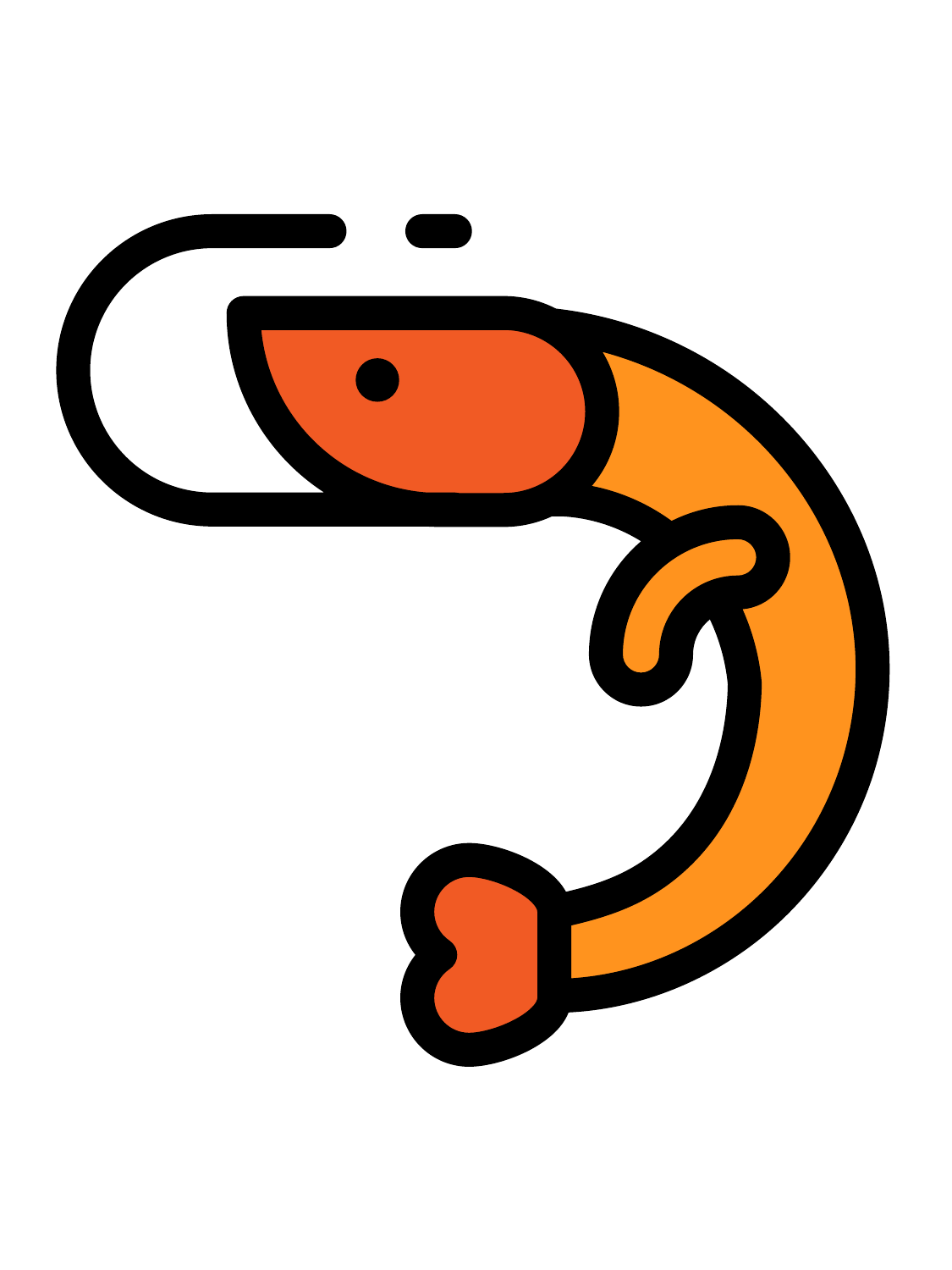![](_page_31_Picture_0.jpeg)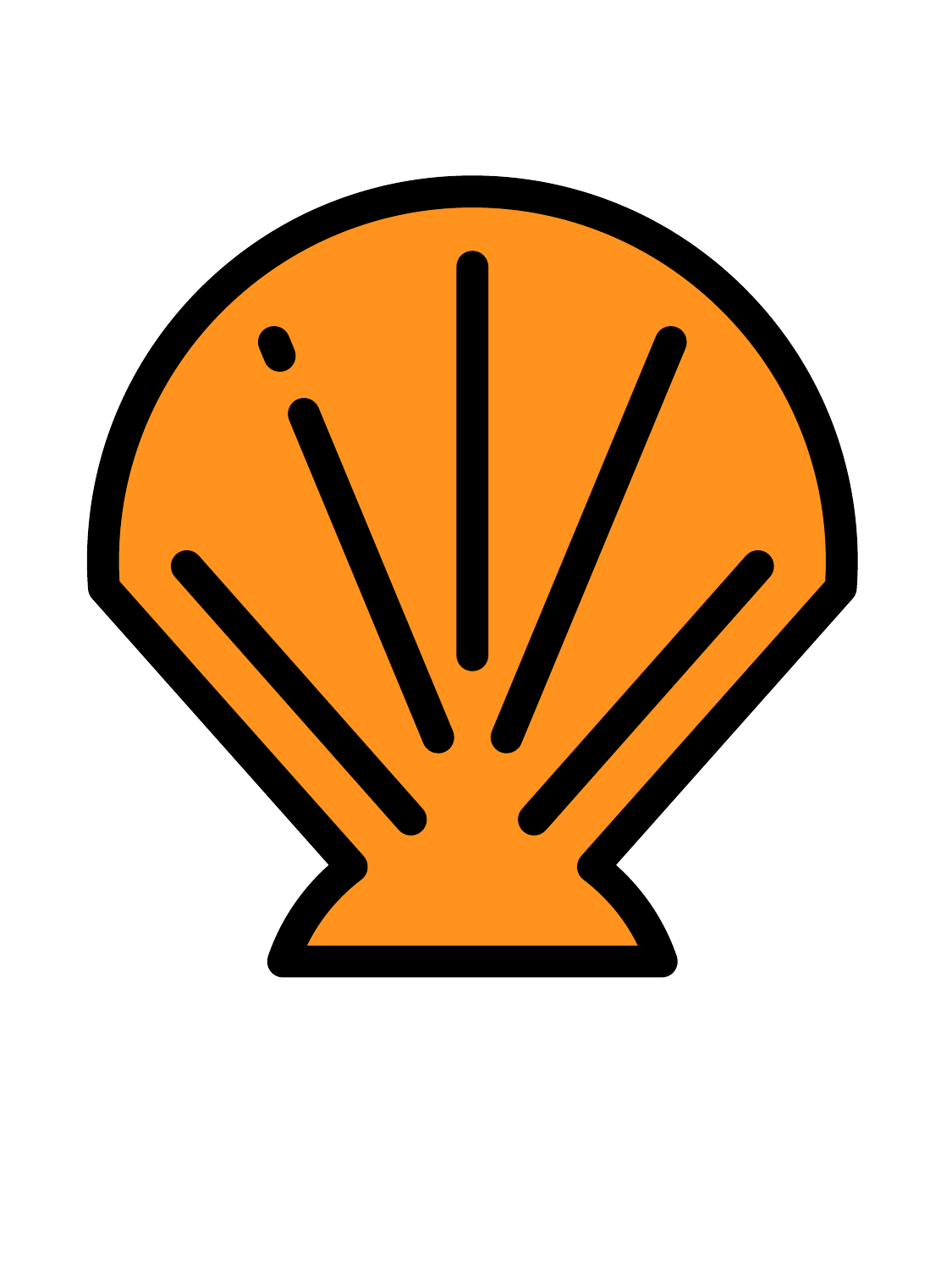![](_page_32_Picture_0.jpeg)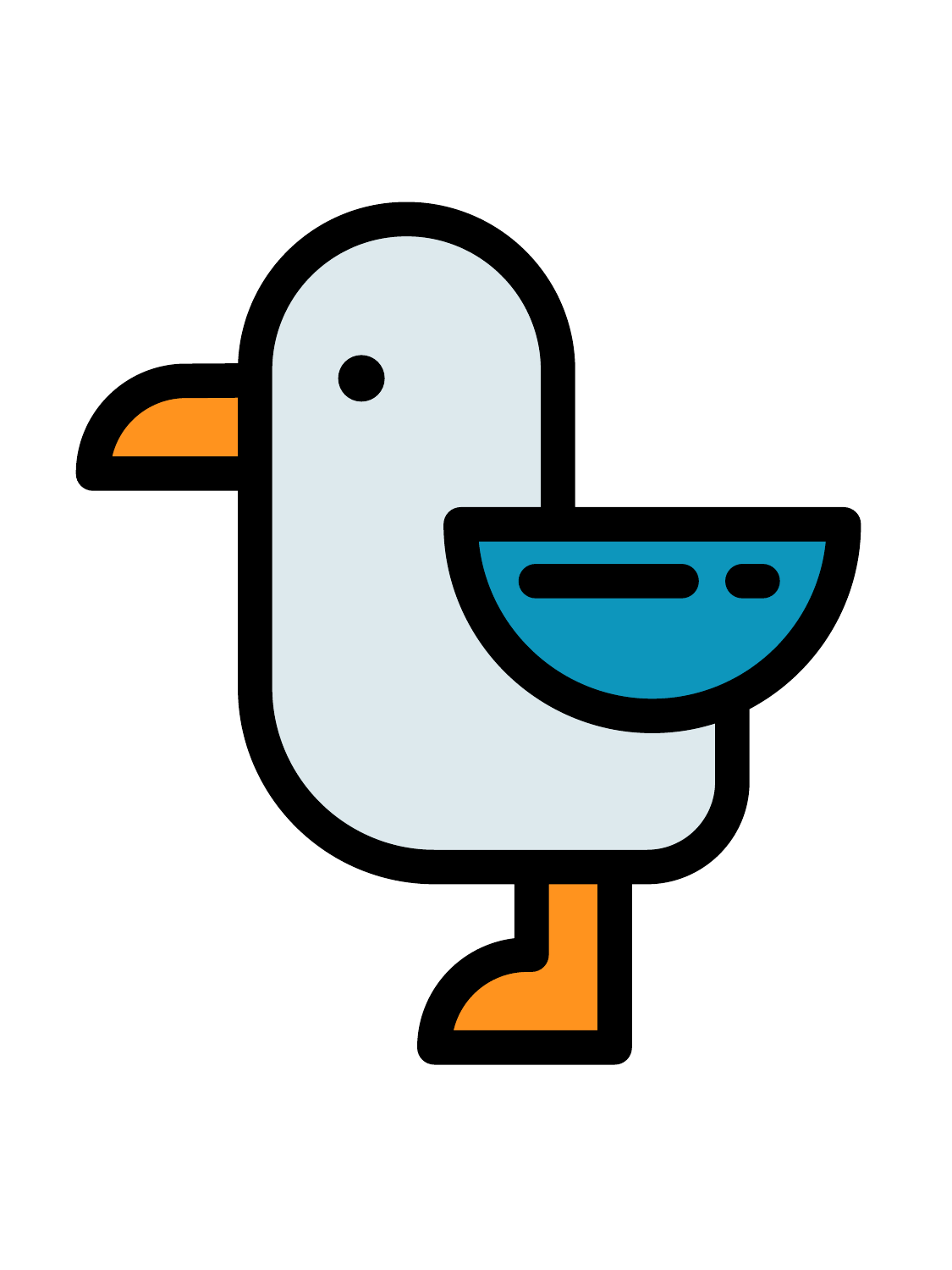![](_page_33_Picture_0.jpeg)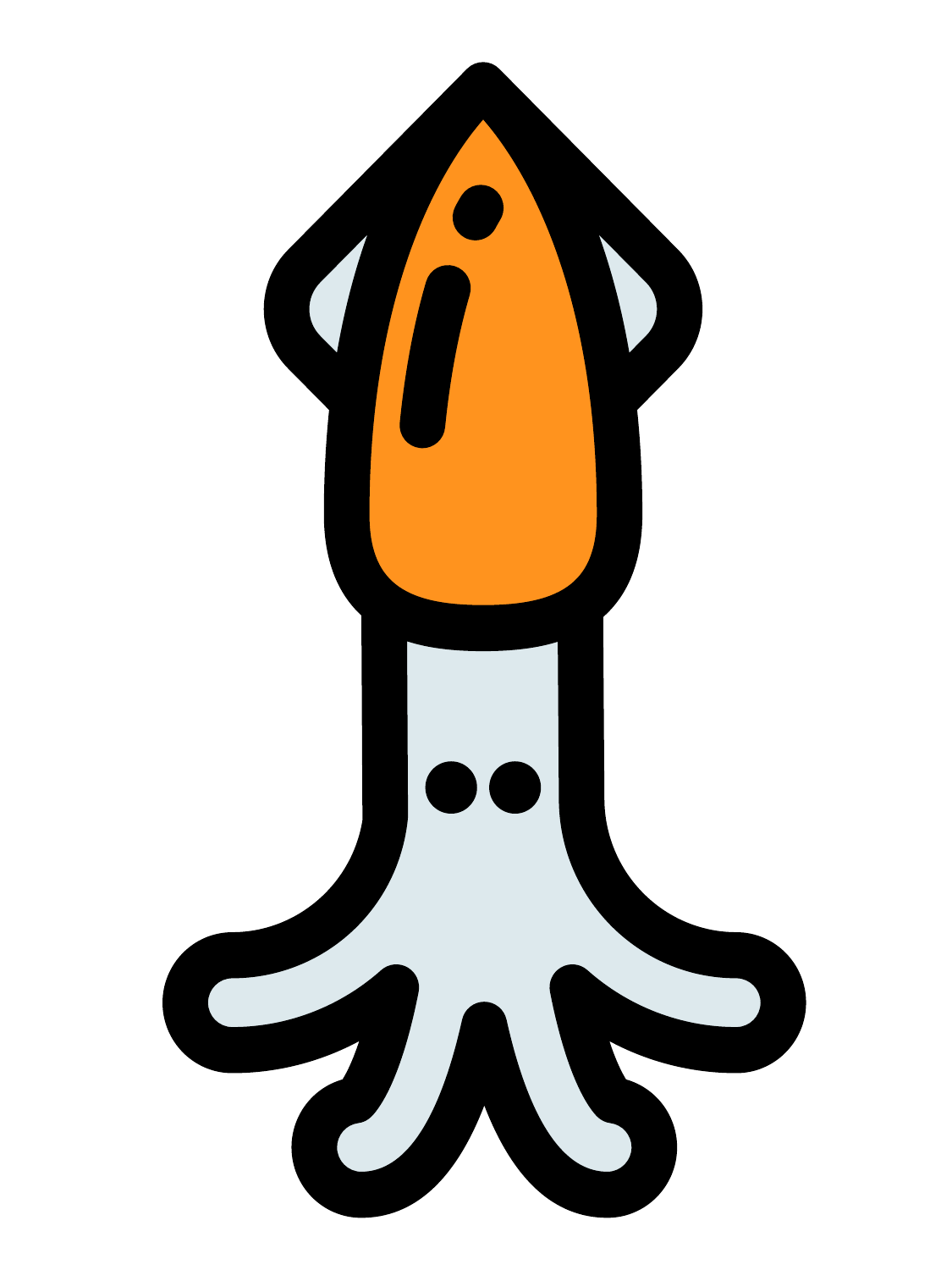![](_page_34_Picture_0.jpeg)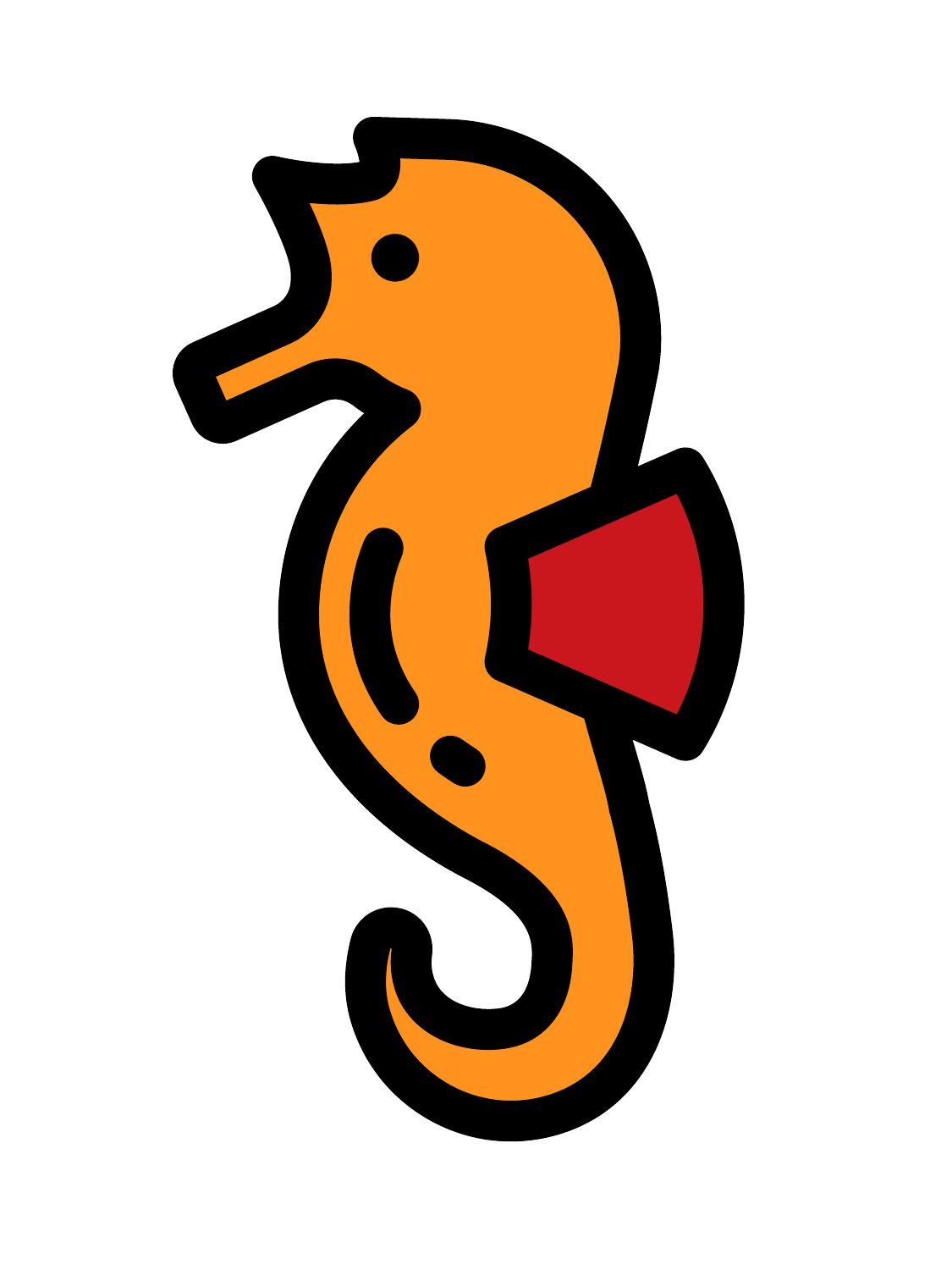![](_page_35_Picture_0.jpeg)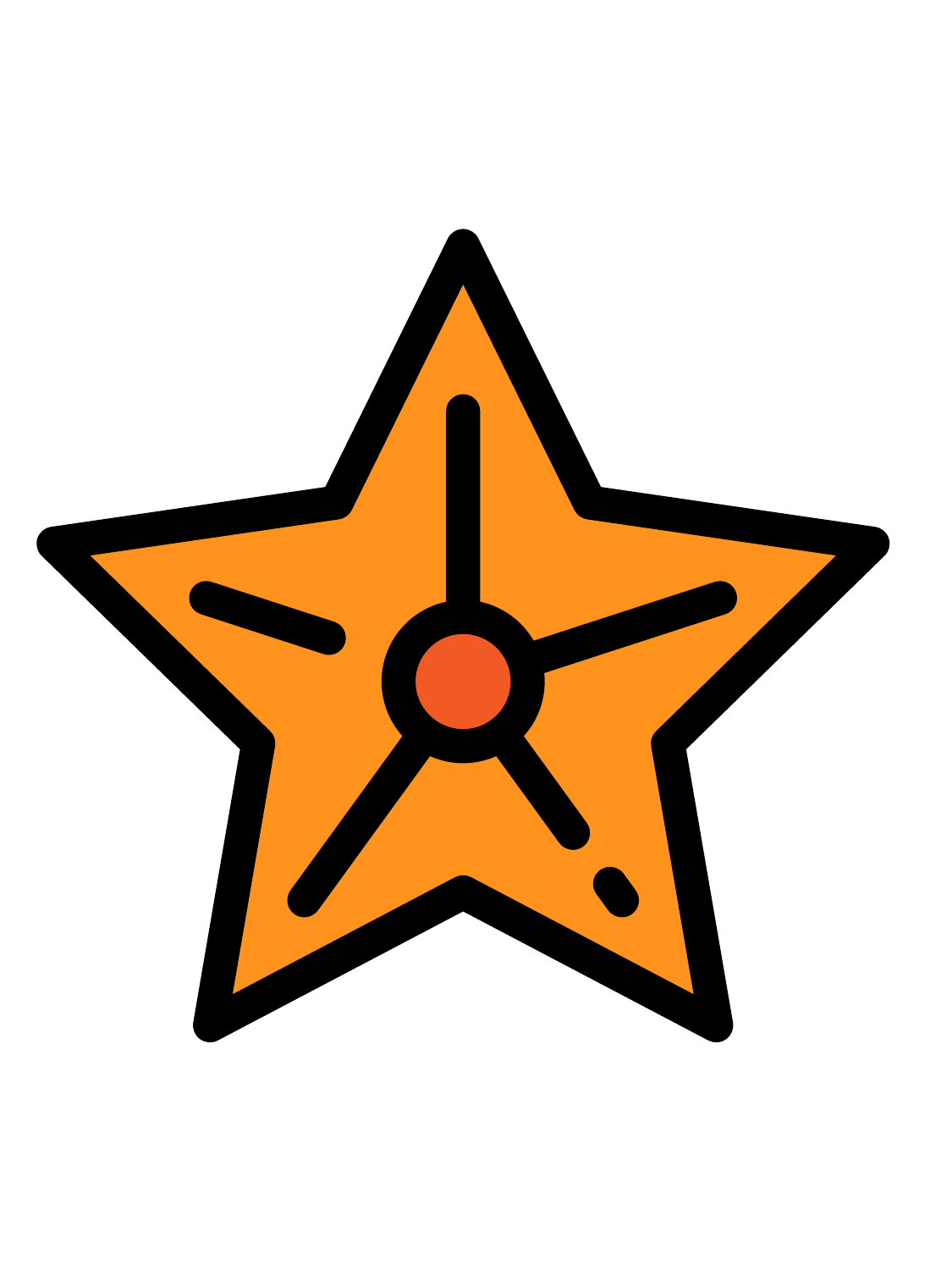![](_page_36_Picture_0.jpeg)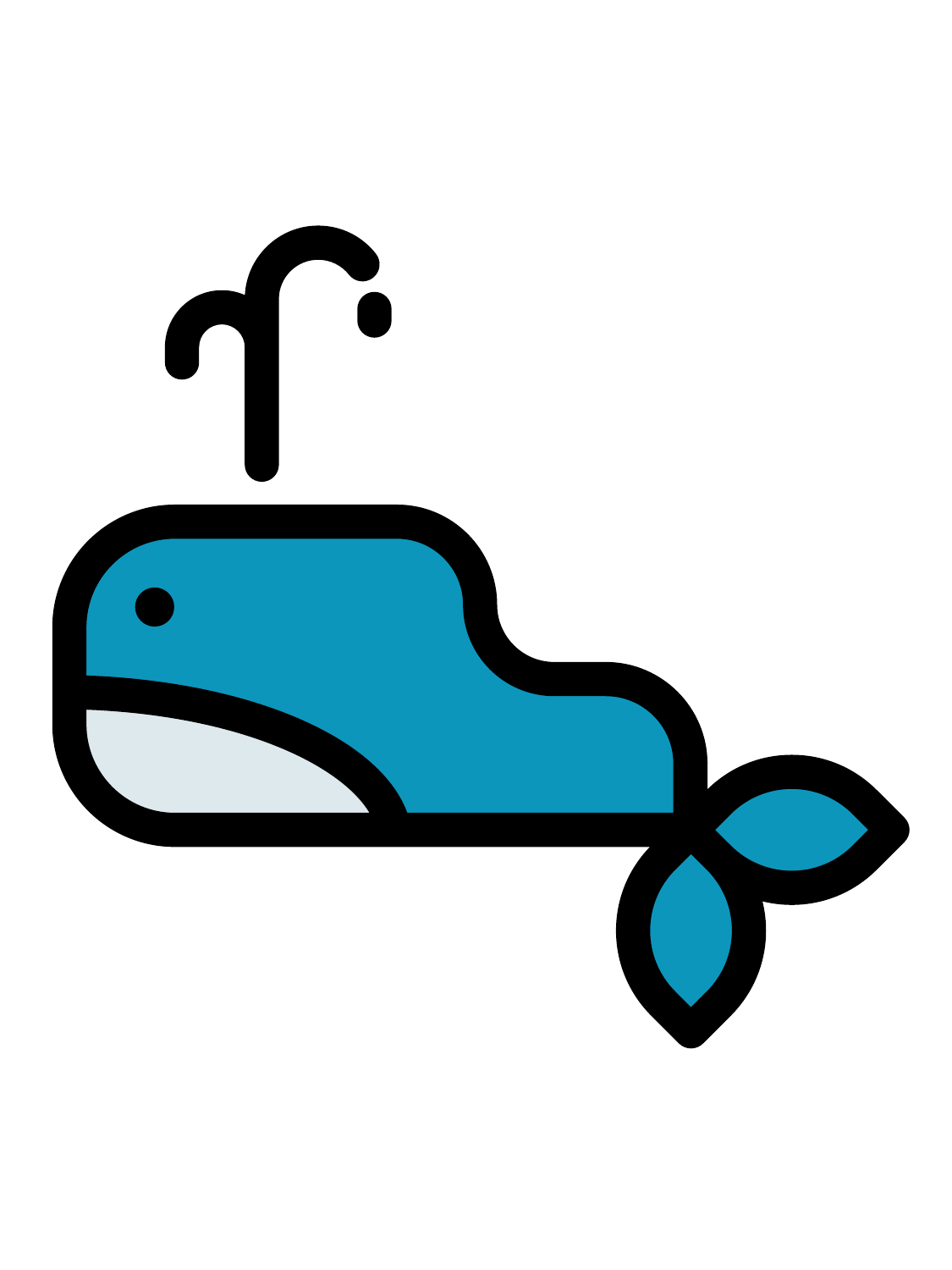![](_page_37_Picture_0.jpeg)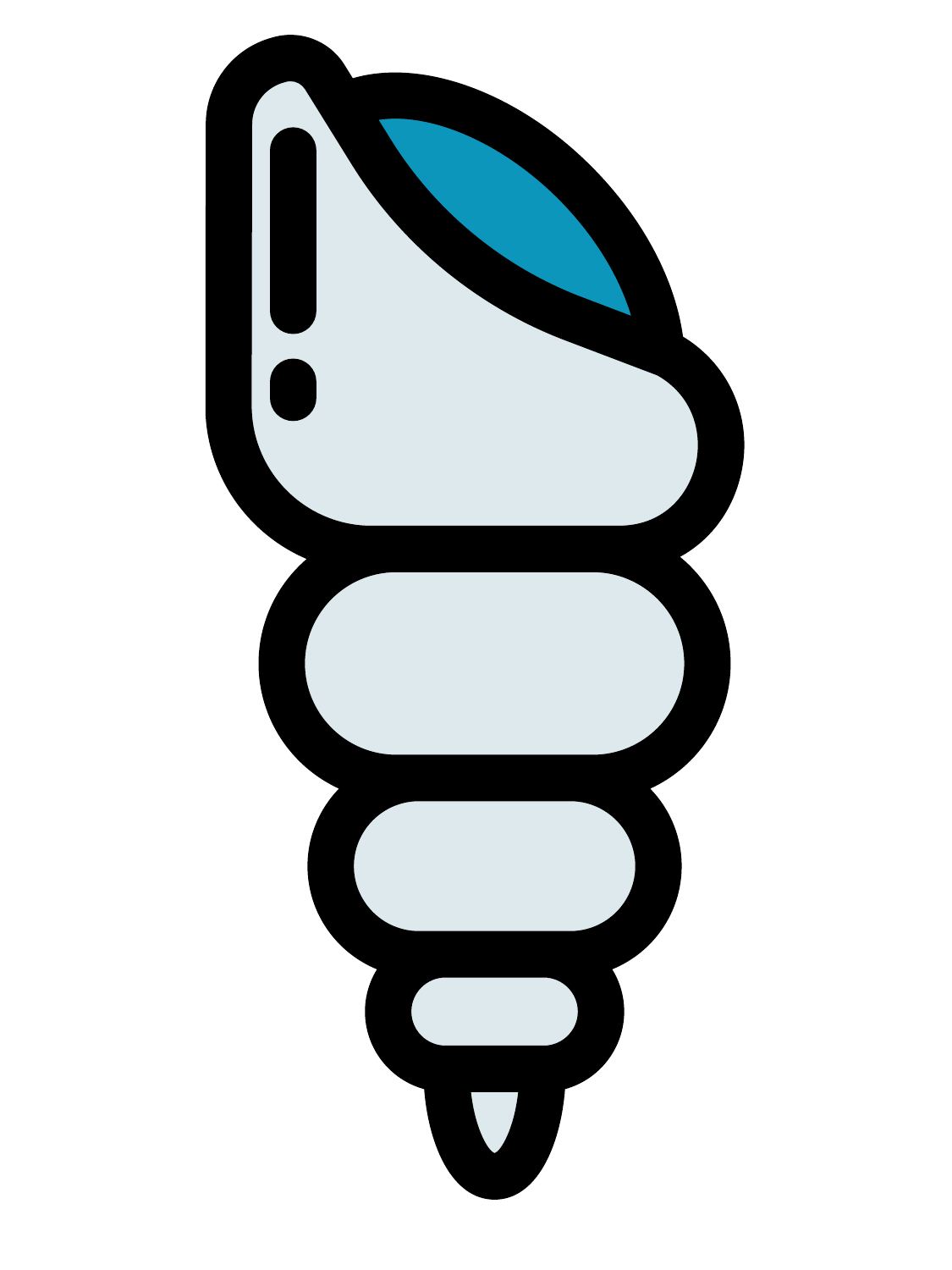Print on A3 Cut out circle Laminate and cut out laminate circle with 1cm border

![](_page_38_Picture_1.jpeg)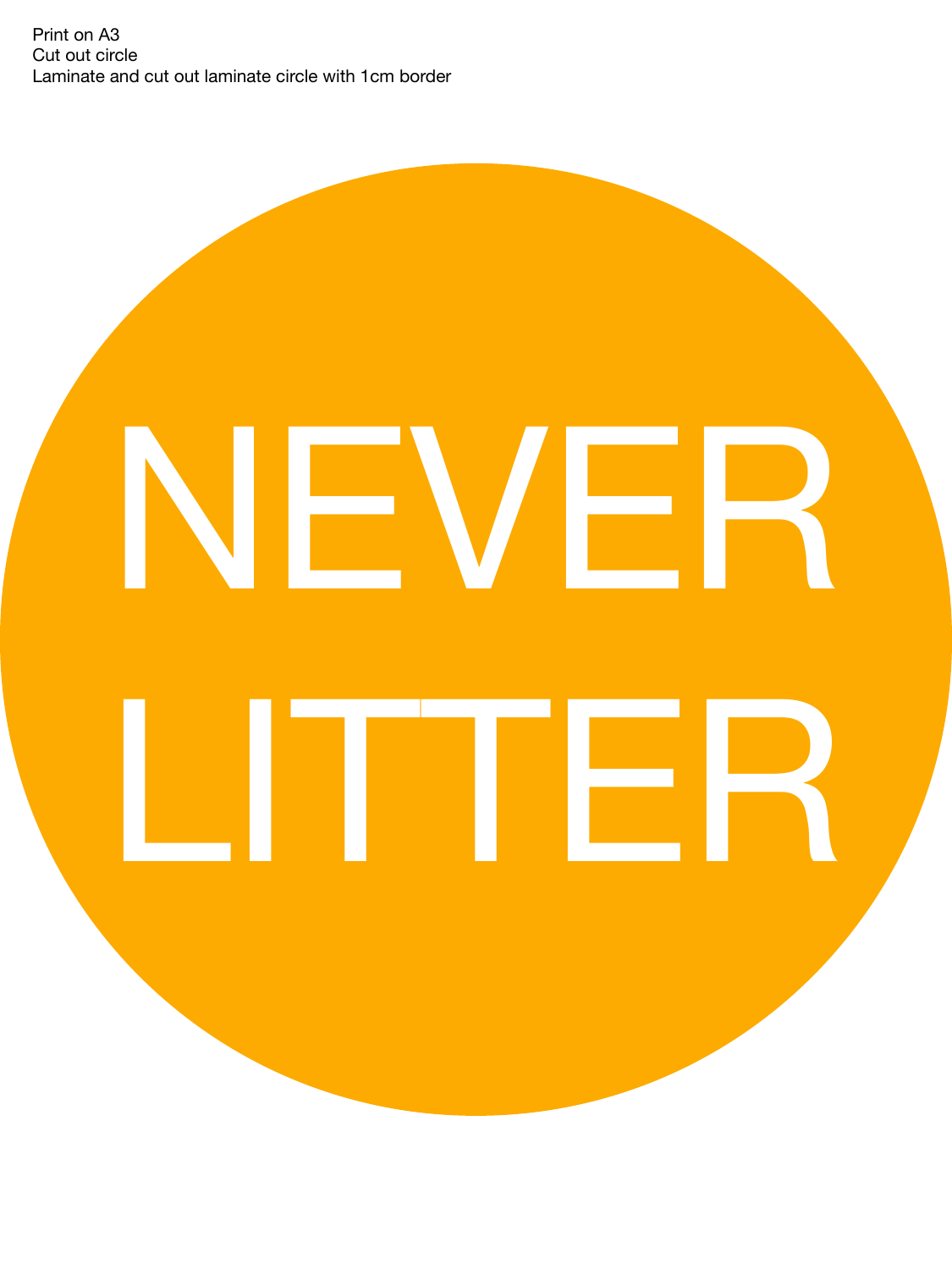Print on A3 Cut out circle Laminate and cut out laminate circle with 1cm border

![](_page_39_Picture_1.jpeg)